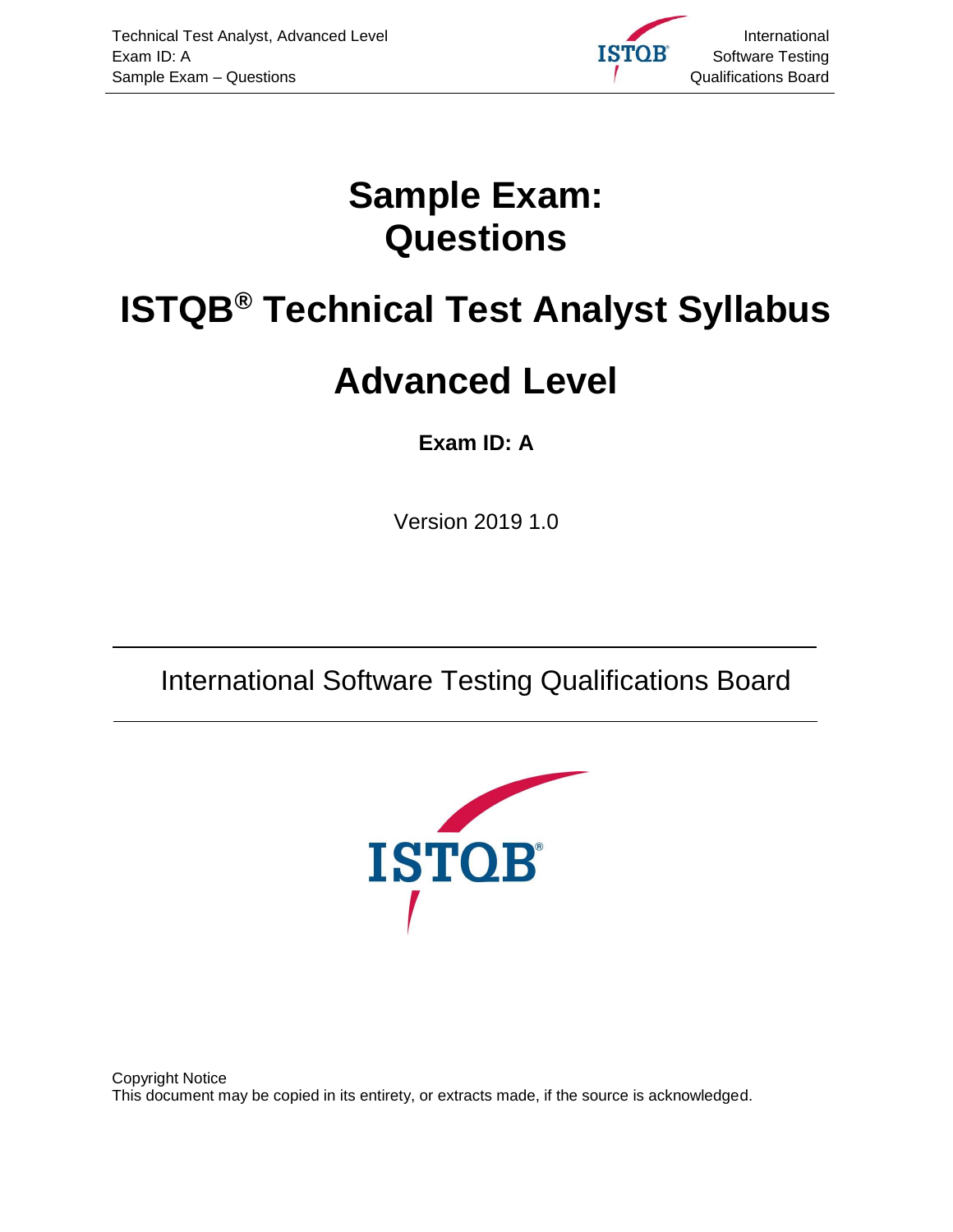## <span id="page-1-0"></span>**Legal**

.

Copyright © 2019 International Software Testing Qualifications Board (hereinafter called ISTQB®). All rights reserved.

The authors transfer the copyright to the International Software Testing Qualifications Board (hereinafter called ISTQB®). The authors (as current copyright holders) and ISTQB® (as the future copyright holder) have agreed to the following condition of use: Any ISTQB® Member Board may translate this document.

#### <span id="page-1-1"></span>Document Responsibility

The ISTQB® Examination Working Group is responsible for this document.

## <span id="page-1-2"></span>**Acknowledgements**

This document was produced by a core team from the International Software Testing Qualifications Board Examination Working Group:

| Minna Aalto                           | Debra Friedenberg | Ingvar Nordström   |
|---------------------------------------|-------------------|--------------------|
| Rex Black                             | Brian Hambling    | <b>Stuart Reid</b> |
| Jean-Baptiste Crouigneau              | Inga Hansen       | Marco Sogliani     |
| Mette Bruhn-Pedersen                  | Kari Kakkonen     | Mario Winter       |
| and the Advanced Level Working Group: |                   |                    |
| Graham Bath                           | Judy McKay        | Mike Smith         |

The core team thanks the Examination Working Group review team, the Syllabus Working Group and the National Boards of the following review participants for their suggestions and input:

| Laura Albert             | Dietrich Leimsner   | Lucjan Stapp               |
|--------------------------|---------------------|----------------------------|
| Markus Beck              | <b>Rik Marselis</b> | <b>Benjamin Timmermans</b> |
| Jean-Baptiste Crouigneau | Blair Mo            | Jan Versmissen             |
| Wim Decoutere            | Gary Mogyorodi      | Robert Werkhoven           |
| Ágota Horváth            | Michael Stahl       | Paul Weymouth              |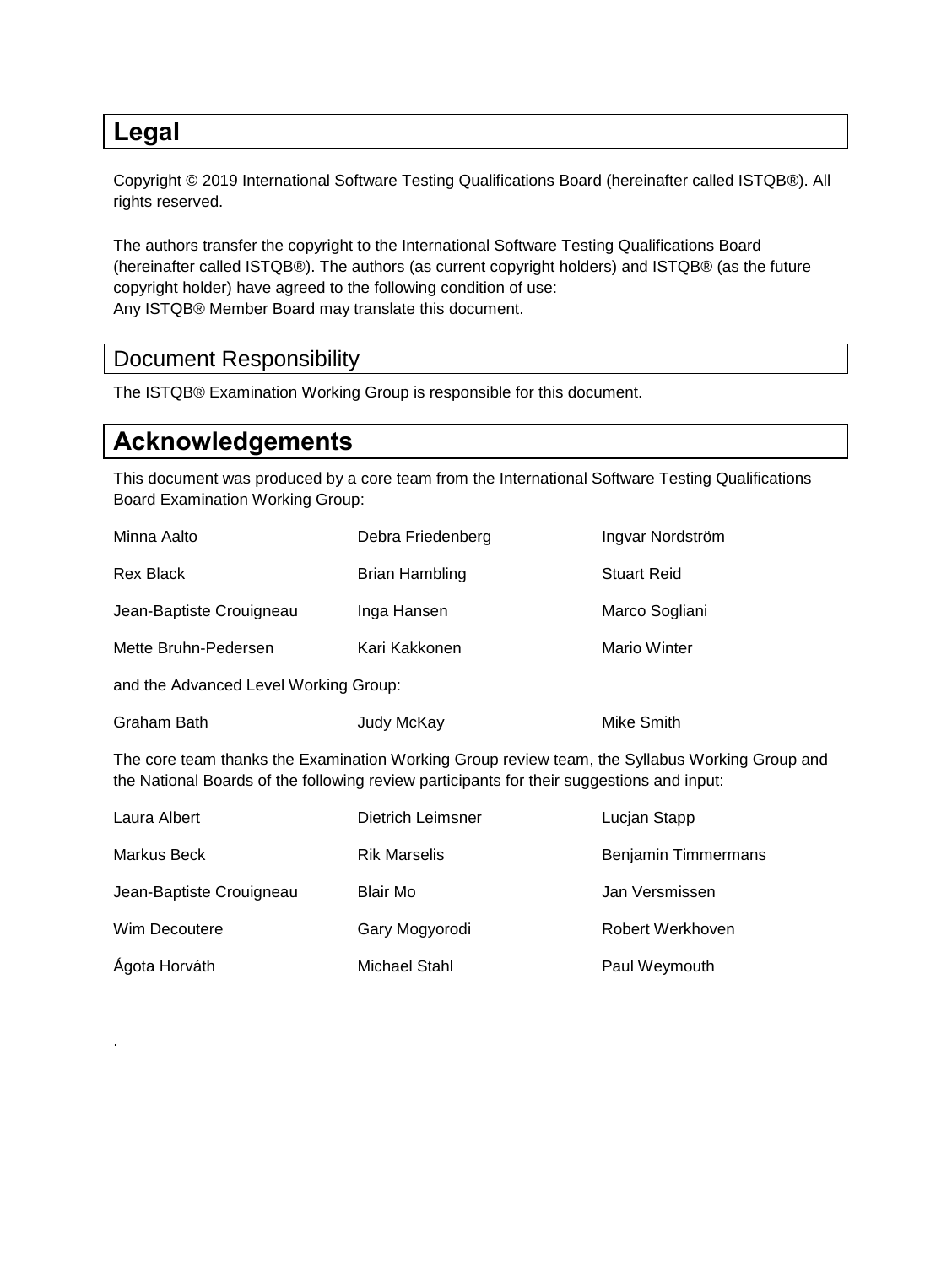

# <span id="page-2-0"></span>**Revision History**

| <b>Version</b> | Date           | <b>Remarks</b>                                          |
|----------------|----------------|---------------------------------------------------------|
| 1.0            | (Not released) | A sample exam for the 2012 syllabus was not created.    |
| Version 2019   | December 2019  | Revisions made by AELWG to enable launch                |
| V1.0           |                | Added appendix to include LOs not covered in the sample |
|                |                | exam.                                                   |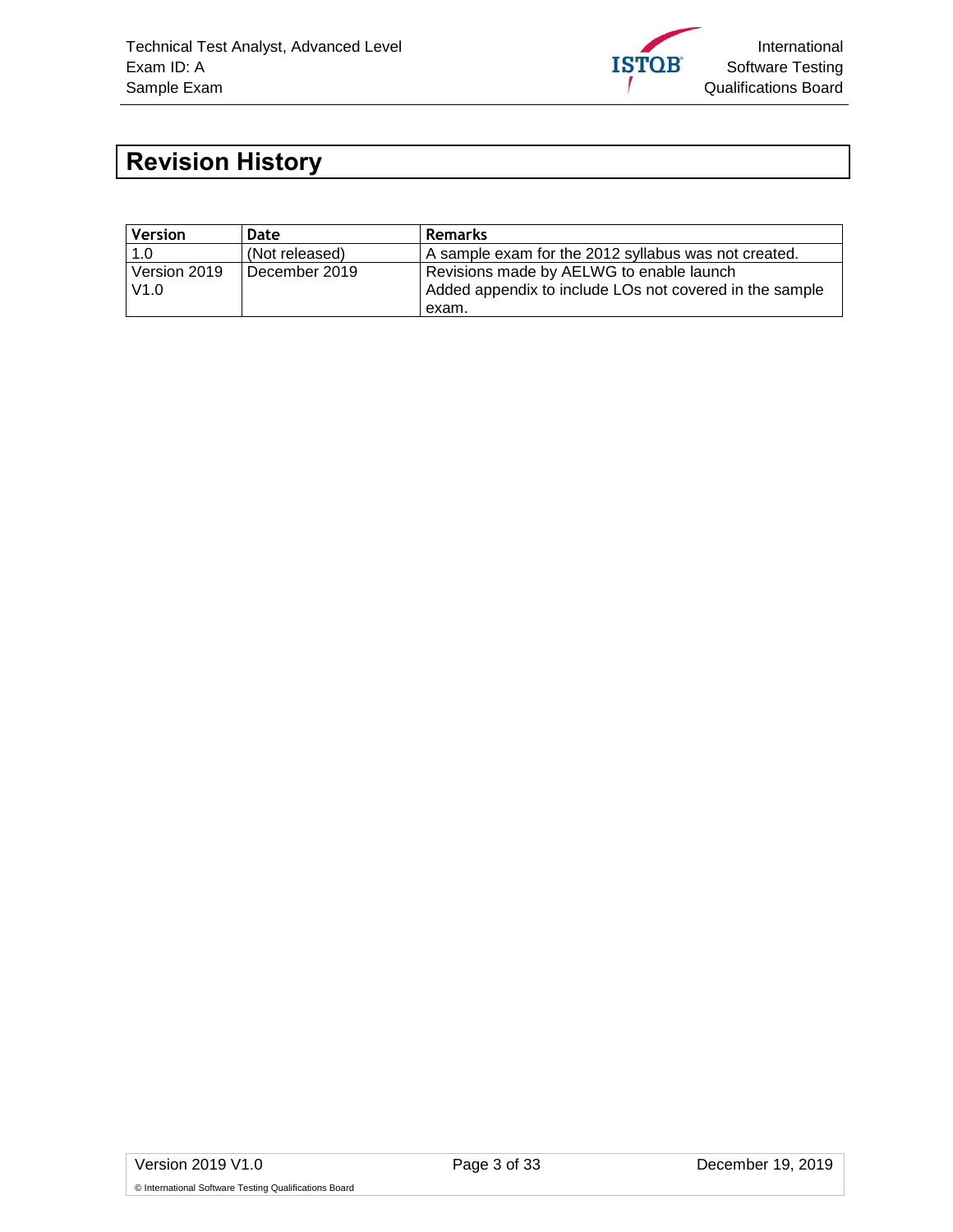

## **Table of Contents**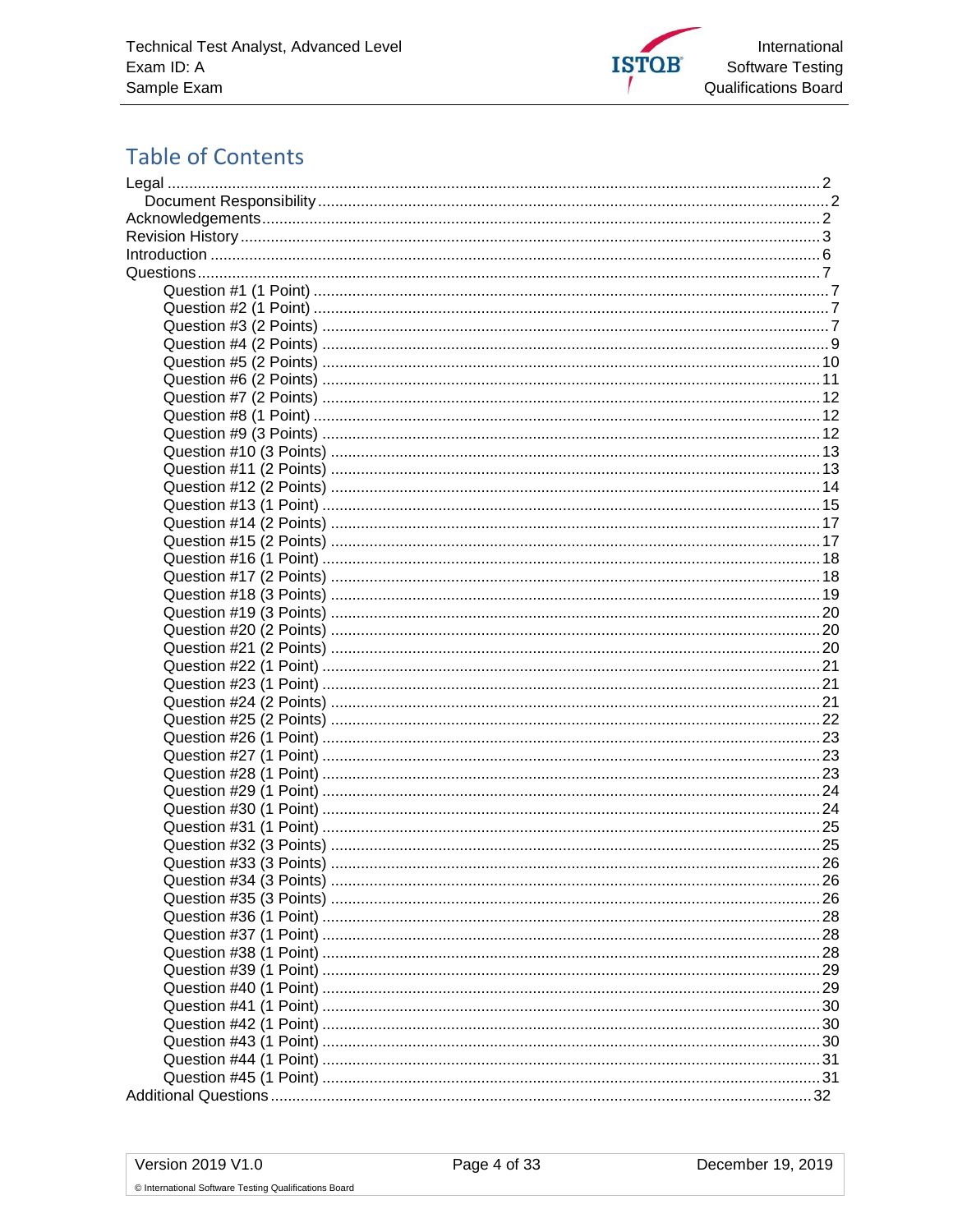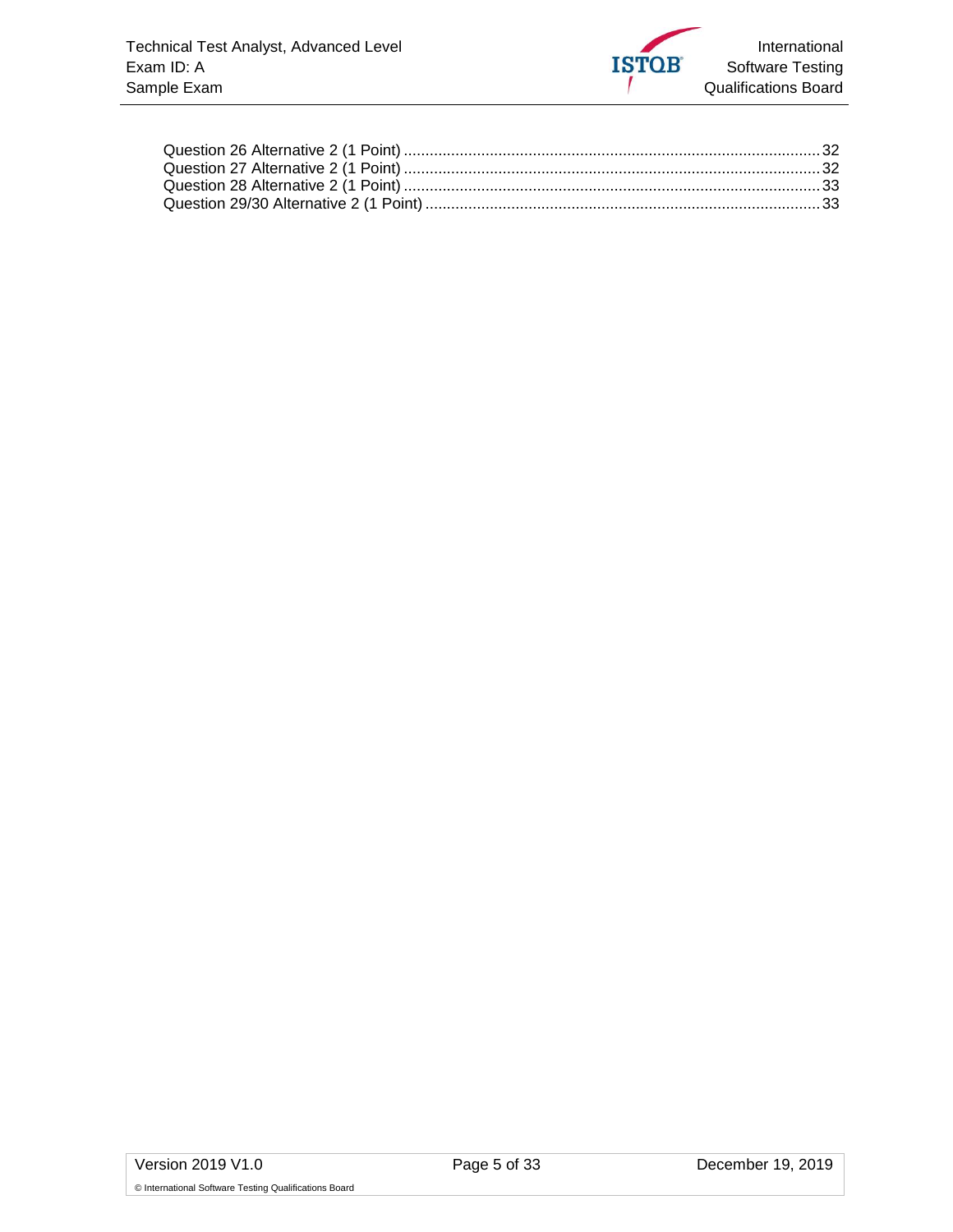

# <span id="page-5-0"></span>**Introduction**

The sample questions and answer sets in this document have been created by a team of subject matter experts and experienced question writers with the aim of assisting ISTQB® Member Boards and Exam Boards in their question writing activities.

These questions cannot be used as-is in any official examination, but they should serve as guidance for question writers. Given the wide variety of formats and subjects, these sample questions should offer many ideas for the individual Member Boards on how to create good questions and appropriate answer sets for their examinations.

The questions are organized in the following way:

- Question number
- Assigned points
- Question

The answers and justifications to the questions are contained in a separate document.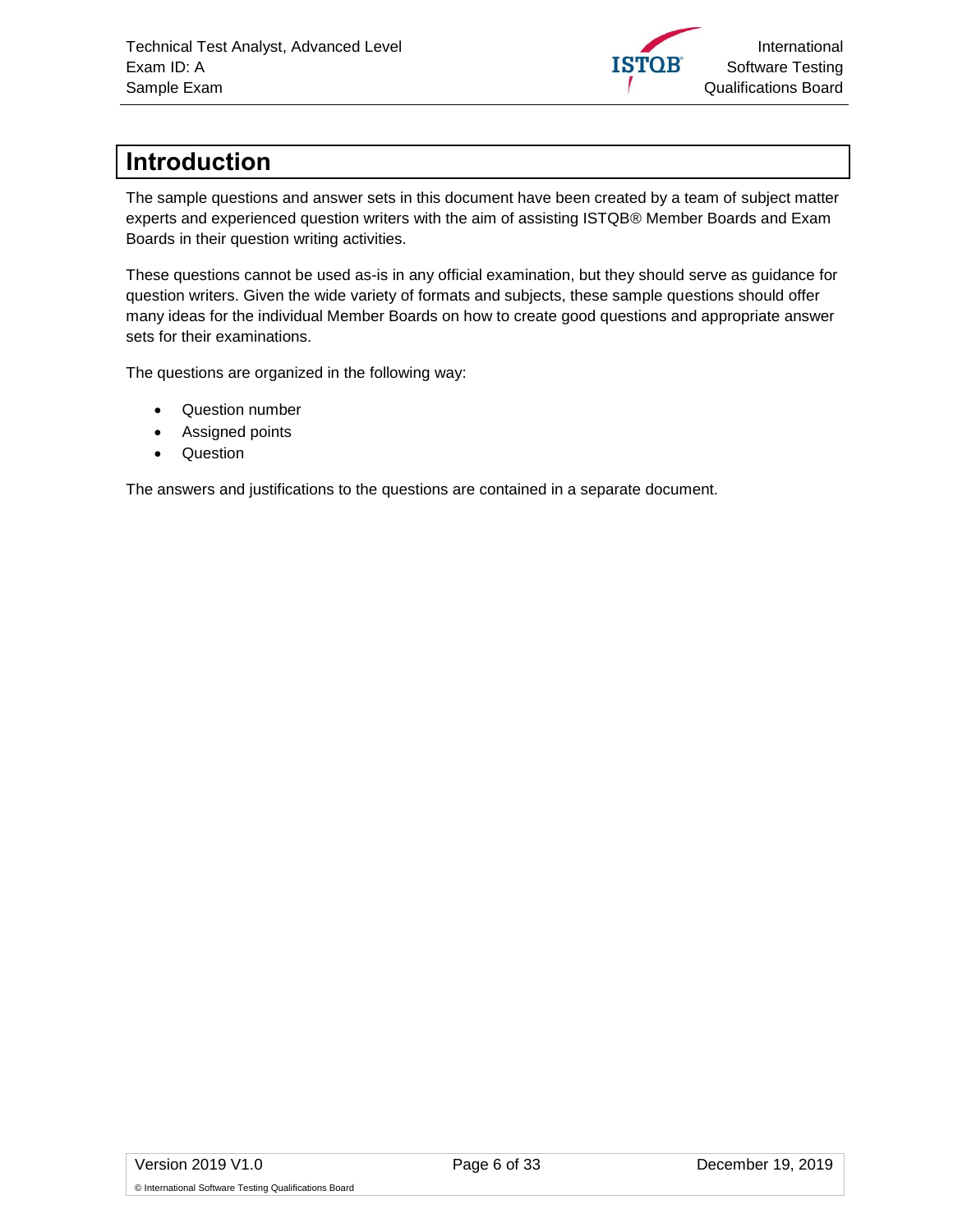

## <span id="page-6-0"></span>**Questions**

#### <span id="page-6-1"></span>**Question #1 (1 Point)**

Which of the following are generic risk factors that should be considered by the Technical Test Analyst?

- a) Large number of defects found with the reliability of the software.
- b) Technology factors such as complexity and availability of tools.
- c) Availability of documentation from legacy systems to be used to verify the accuracy of computations.
- d) Budgetary restrictions on the project.
- e) High change rates of the business use cases.

Select TWO options.

#### <span id="page-6-2"></span>**Question #2 (1 Point)**

When participating in a risk analysis, the Technical Test Analyst is expected to work closely with which of the following sets of people?

- a) Users
- b) Business analysts
- c) Project sponsors
- d) Developers

Select ONE option.

#### <span id="page-6-3"></span>**Question #3 (2 Points)**

Consider the simplified logic of a tea-making machine:

Switch on machine

IF sufficent water THEN

Boil water

Add tea

Show message "milk?"

IF milk  $=$  yes THEN

Show message "low fat?"

IF low fat = yes THEN

Add low fat milk

#### ELSE

Add normal milk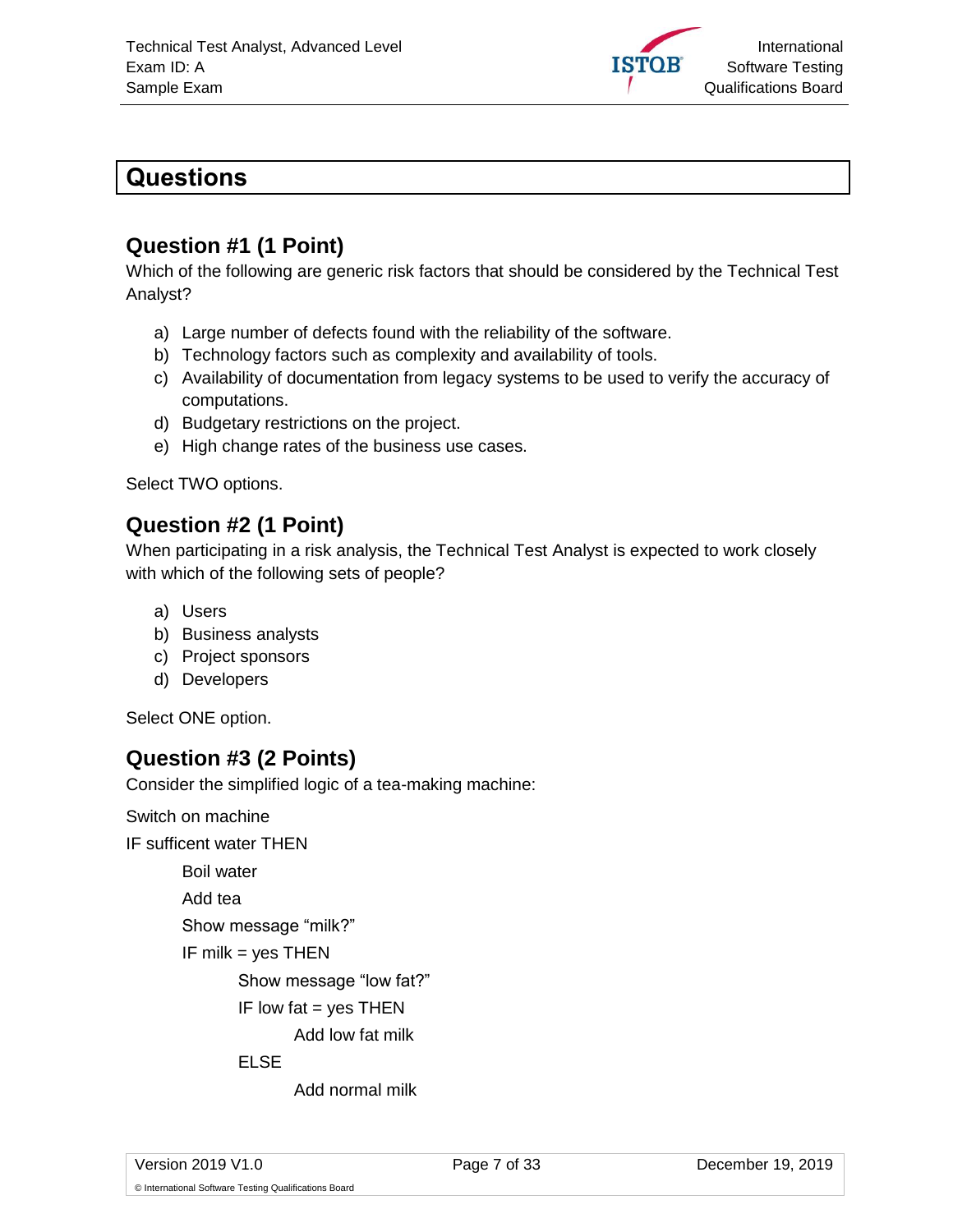

#### ENDIF

ENDIF

Show message "sugar?"

IF sugar = yes THEN

Add sugar

ENDIF

Stir Wait 3 minutes

Show message "please take your tea"

#### ELSE

Show message "please fill up water"

#### ENDIF

How many test cases would you design to achieve 100% statement coverage for the teamaking machine?

- a) 3
- b) 2
- c) 5
- d) 6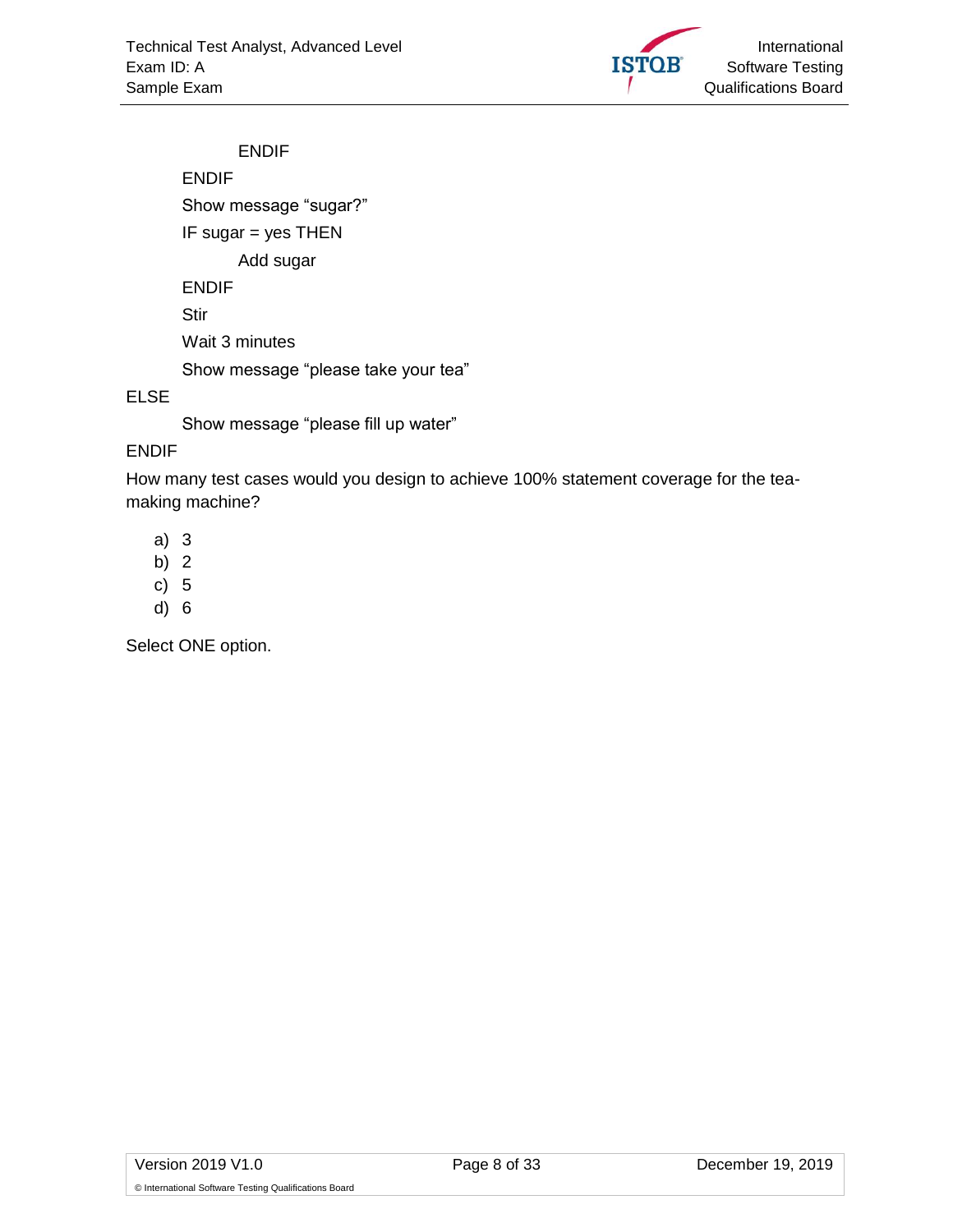

#### <span id="page-8-0"></span>**Question #4 (2 Points)**

The simplified logic of a program has been specified as follows:

Statement P

IF A THEN

IF B THEN

Statement Q

ELSE

Statement R

ENDIF

ELSE

Statement S

IF C THEN

Statement T

ELSE

Statement U

ENDIF

ENDIF

Statement V

How many test cases would you design to achieve 100% decision coverage?

- a) 2
- b) 3
- c) 4
- d) 5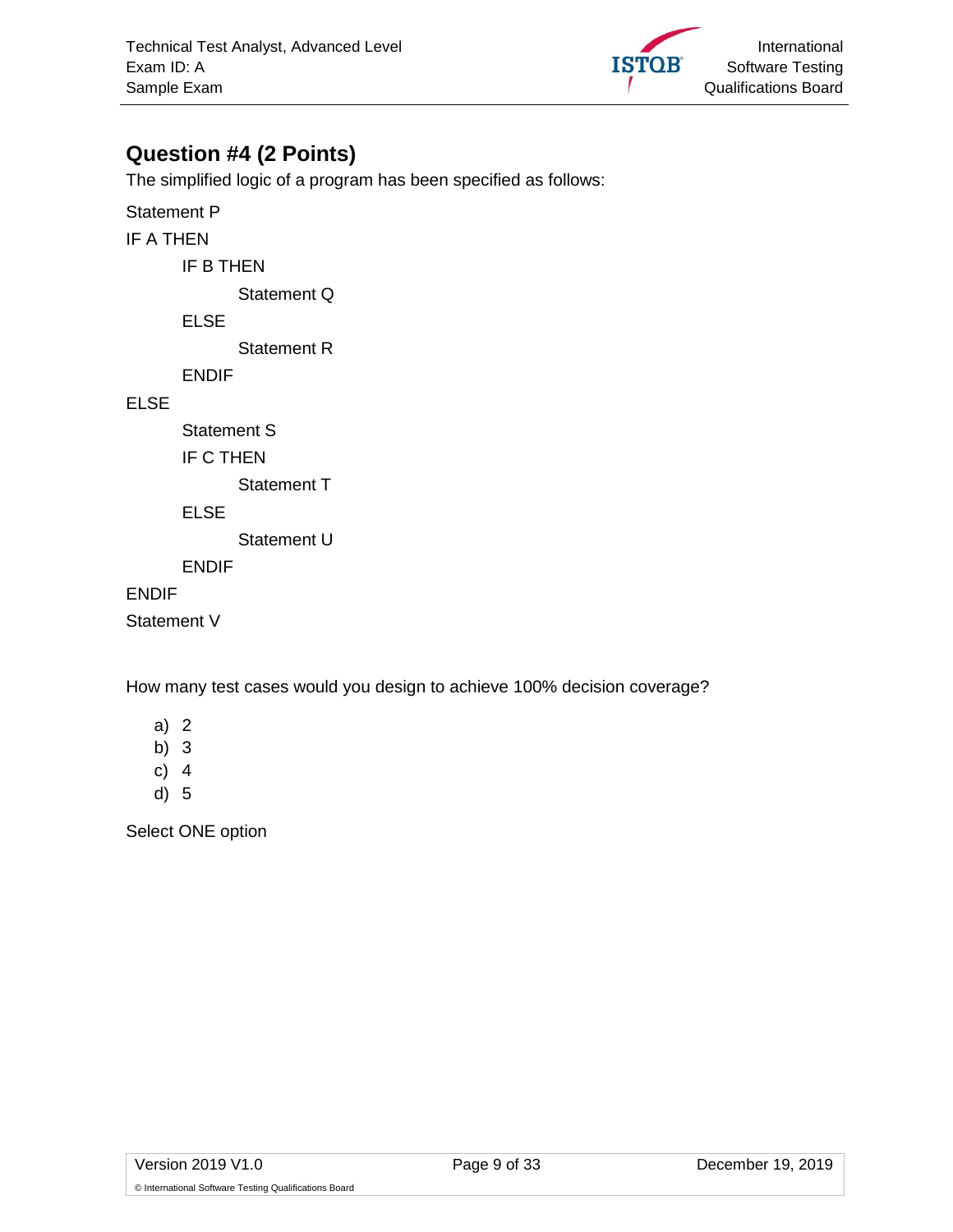

#### <span id="page-9-0"></span>**Question #5 (2 Points)**

You are testing a photo-enforcement system for traffic control in an intersection. It has been determined that a photo should be taken if the signal light is red (RED) or the car is speeding (SPEED) and if the front wheels of the car are over the line marking the beginning of the intersection (WHEELS).

Consider these sets of test values:

- 1. RED + SPEED + WHEELS
- 2. RED + SPEED + not WHEELS
- 3. RED + not SPEED + WHEELS
- 4. RED + not SPEED + not WHEELS
- 5. not RED + SPEED + WHEELS
- 6. not RED + SPEED + not WHEELS
- 7. not RED + not SPEED + WHEELS
- 8. not RED + not SPEED + not WHEELS

Assume the logic in the code is as follows:

IF ((RED OR SPEED) AND WHEELS) THEN TAKE THE PHOTO

ELSE

DO NOT TAKE THE PHOTO

Given this information, which sets of values provides the minimum tests to achieve 100% modified condition/decision coverage?

- a) 1, 3, and 8.
- b) 2 and 8.
- c) 3, 4, 5, and 7.
- d) 1, 5, 7, and 8.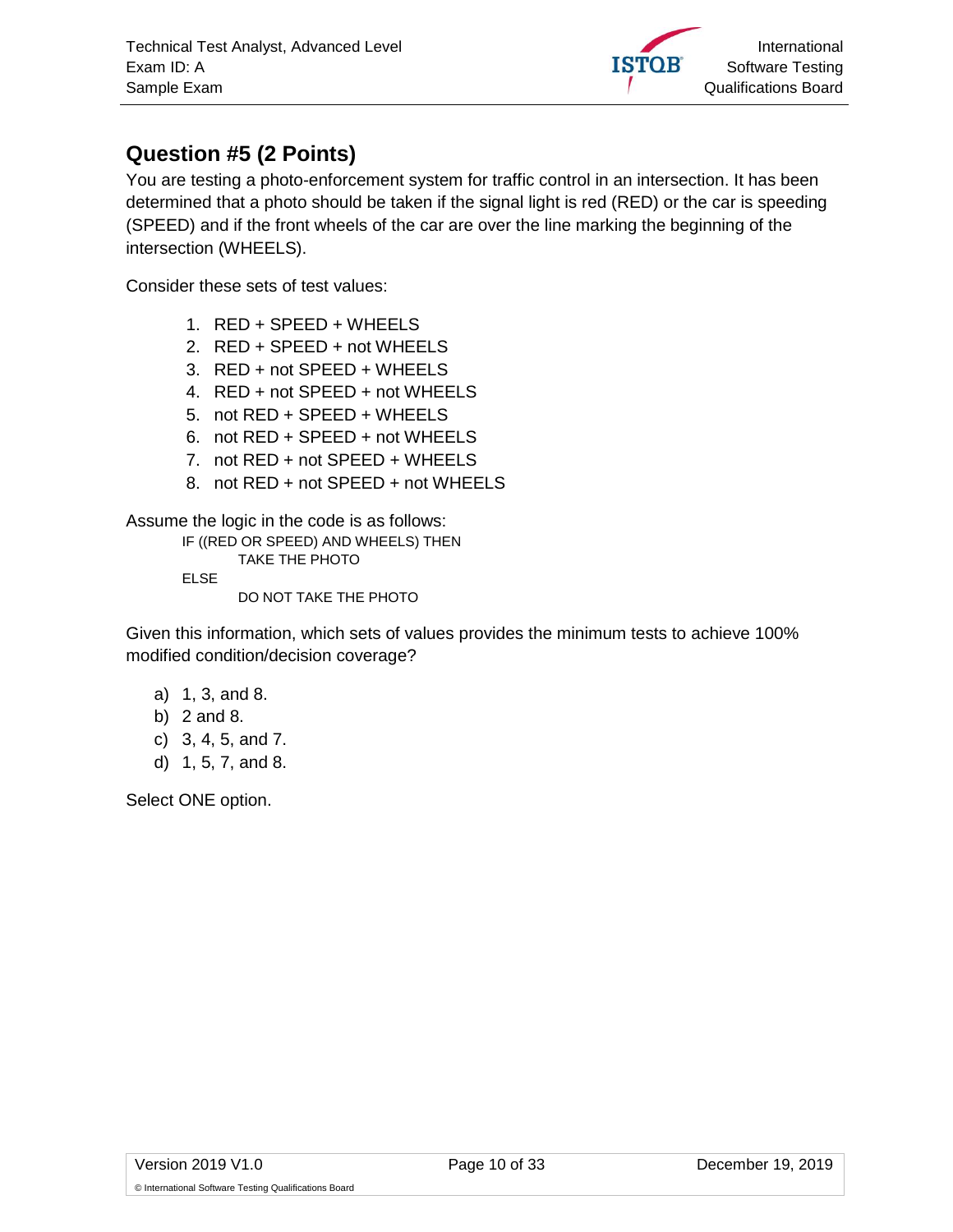

#### <span id="page-10-0"></span>**Question #6 (2 Points)**

You are testing a photo-enforcement system for traffic control in an intersection. The requirements state a photo shall be taken if the signal light is red (RED) or the car is speeding (SPEED) and if the front wheels of the car are over the line marking the beginning of the intersection (WHEELS).

Consider these sets of values:

- 1. RED + SPEED + WHEELS
- 2. RED + SPEED + not WHEELS
- 3. RED + not SPEED + WHEELS
- 4. RED + not SPEED + not WHEELS
- 5. not RED + SPEED + WHEELS
- 6. not RED + SPEED + not WHEELS
- 7. not RED + not SPEED + WHEELS
- 8. not RED + not SPEED + not WHEELS

Assume the logic in the code is as follows:

If ((RED or SPEED) and WHEELS) then

Take the photo

Else

Do not take the photo

Given this information, which sets of values provide the minimum tests to achieve 100% multiple condition coverage?

- a) All the sets are needed.
- b) 3, 4, 5, and 7.
- c) 1, 3, and 8.
- d) 1, 5, 7, and 8.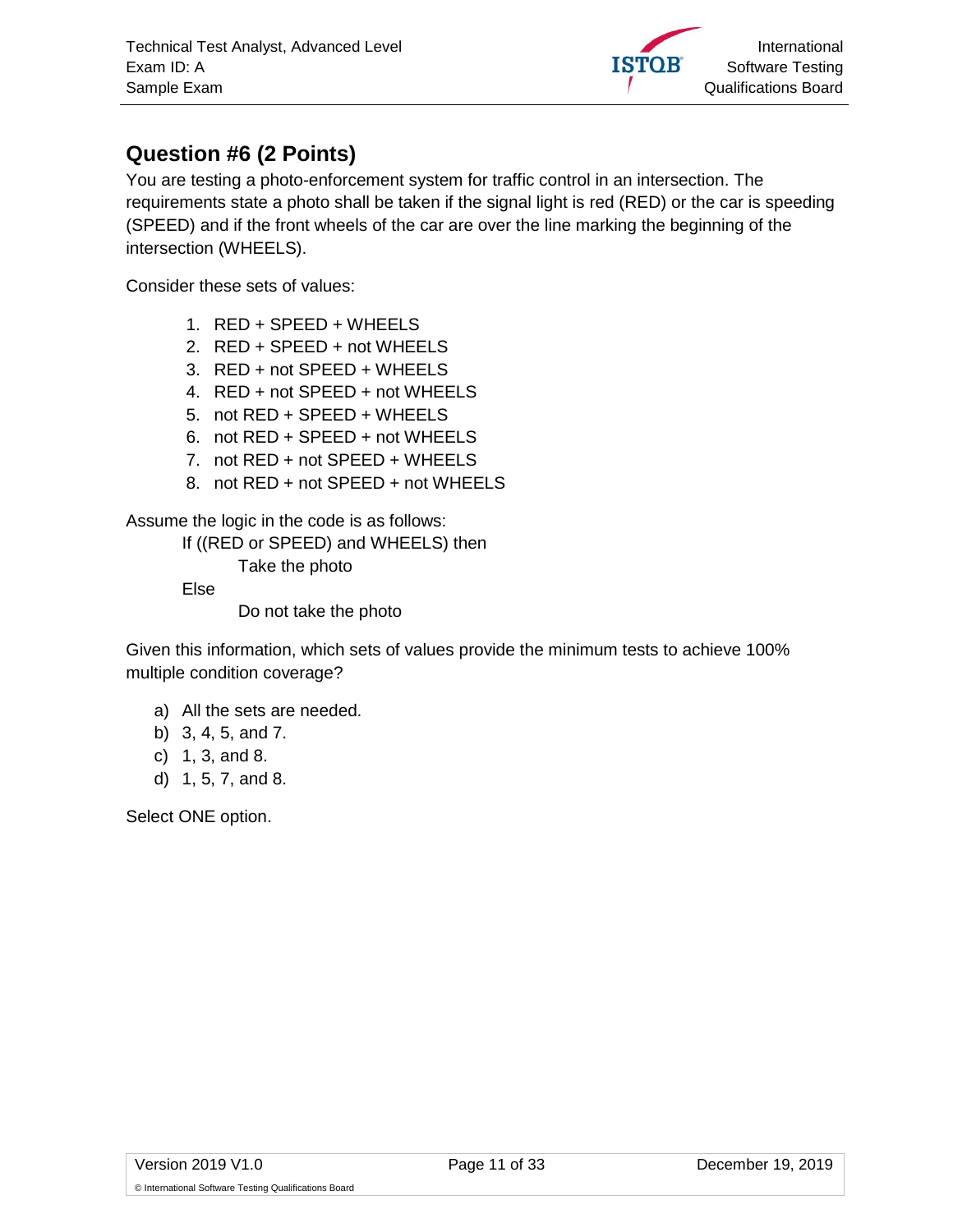

## <span id="page-11-0"></span>**Question #7 (2 Points)**

You are testing a photo-enforcement system for traffic control in an intersection. The requirements state that a photo shall be taken if the signal light is red (RED) or the car is speeding (SPEED) and if the front wheels of the car are over the line marking the beginning of the intersection (WHEELS).

Consider these sets of values:

- 1. RED + SPEED + WHEELS
- 2. RED + SPEED + not WHEELS
- 3. RED + not SPEED + WHEELS
- 4. RED + not SPEED + not WHEELS
- 5. not RED + SPEED + WHEELS
- 6. not RED + SPEED + not WHEELS
- 7. not RED + not SPEED + WHEELS
- 8. not RED + not SPEED + not WHEELS

Assume the logic in the code is as follows:

If ((RED or SPEED) and WHEELS) then

Take the photo

Else

Do not take the photo

Given this information, which sets of values provide the minimum tests to achieve full coverage of basis paths.

- a) 3, 4, 5, 7
- b) 2, 3
- c) 1, 3, 8
- d) 1

Select ONE option.

#### <span id="page-11-1"></span>**Question #8 (1 Point)**

Which of the following types of defects are targeted by API testing?

- a) Loss of transactions.
- b) Non-conformance to coding standards.
- c) Incorrect data handling.
- d) Installation defects.
- e) GUI faults.

Select TWO options.

#### <span id="page-11-2"></span>**Question #9 (3 Points)**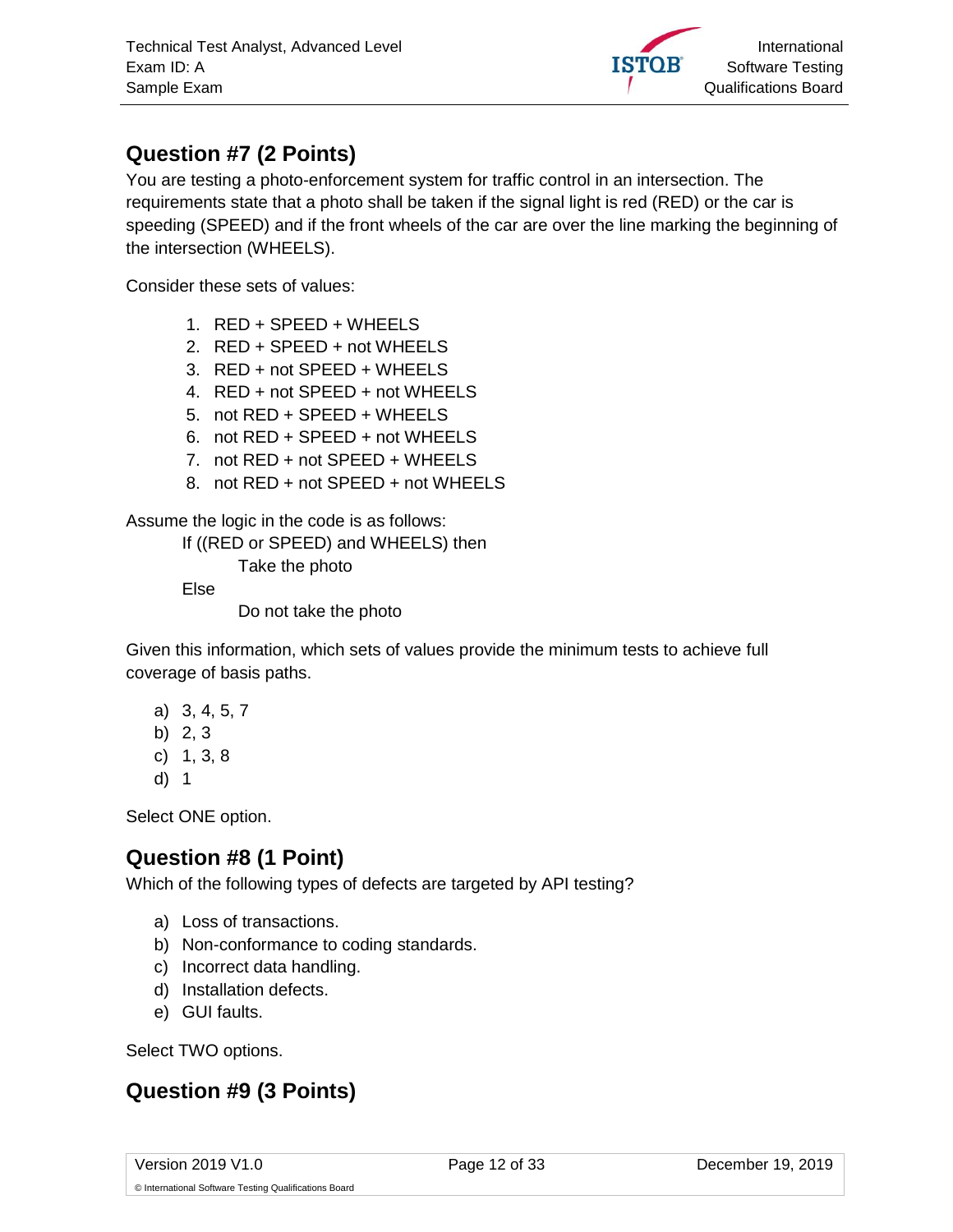

You are the Technical Test Analyst working on the testing of software that will control the movement of a roof on a new national sports stadium that seats 100,000 spectators. A failure analysis has shown that if the software system fails then it may cause the roof to break up and fall on the spectators. The government has requested that the level of testing for this software exceeds that that required by standard ISO 61508.

Which is the level of test coverage you would expect to be achieved in the testing of the control software for the stadium roof?

- a) Decision coverage + Modified Condition/Decision coverage.
- b) Decision coverage + Statement coverage.
- c) Modified Condition/Decision coverage.
- d) Multiple Condition coverage.

Select ONE option.

#### <span id="page-12-0"></span>**Question #10 (3 Points)**

You are advising the developers in an agile team on the appropriate test coverage to be achieved in the next sprint. Three business-critical user stories are on the sprint backlog. Each user story requires that several seqential actions are performed with some simple error handling routines.

Which is the level of test coverage you would expect to be achieved in the testing of the user stories?

- a) Decision coverage + Modified Condition/Decision coverage.
- b) Decision coverage + Statement coverage.
- c) Modified Condition/Decision coverage.
- d) Multiple Condition coverage.

Select ONE option.

#### <span id="page-12-1"></span>**Question #11 (2 Points)**

Below is the pseudo-code for a TRICKY program:

|                | program TRICKY                            |
|----------------|-------------------------------------------|
| 1              | var1, var2, var3 : integer                |
| 2              | begin                                     |
| 3              | read (var2)                               |
| 4              | read (var1)                               |
| 5              | while var $2 < 10$ loop                   |
| 6              | $\text{var3} = \text{var2} + \text{var1}$ |
| $\overline{7}$ | var $2 = 4$                               |
| 8              | var1 = var2 + 1                           |
| 9              | print (var3)                              |
| 10             | if var1 = 5 then                          |
|                |                                           |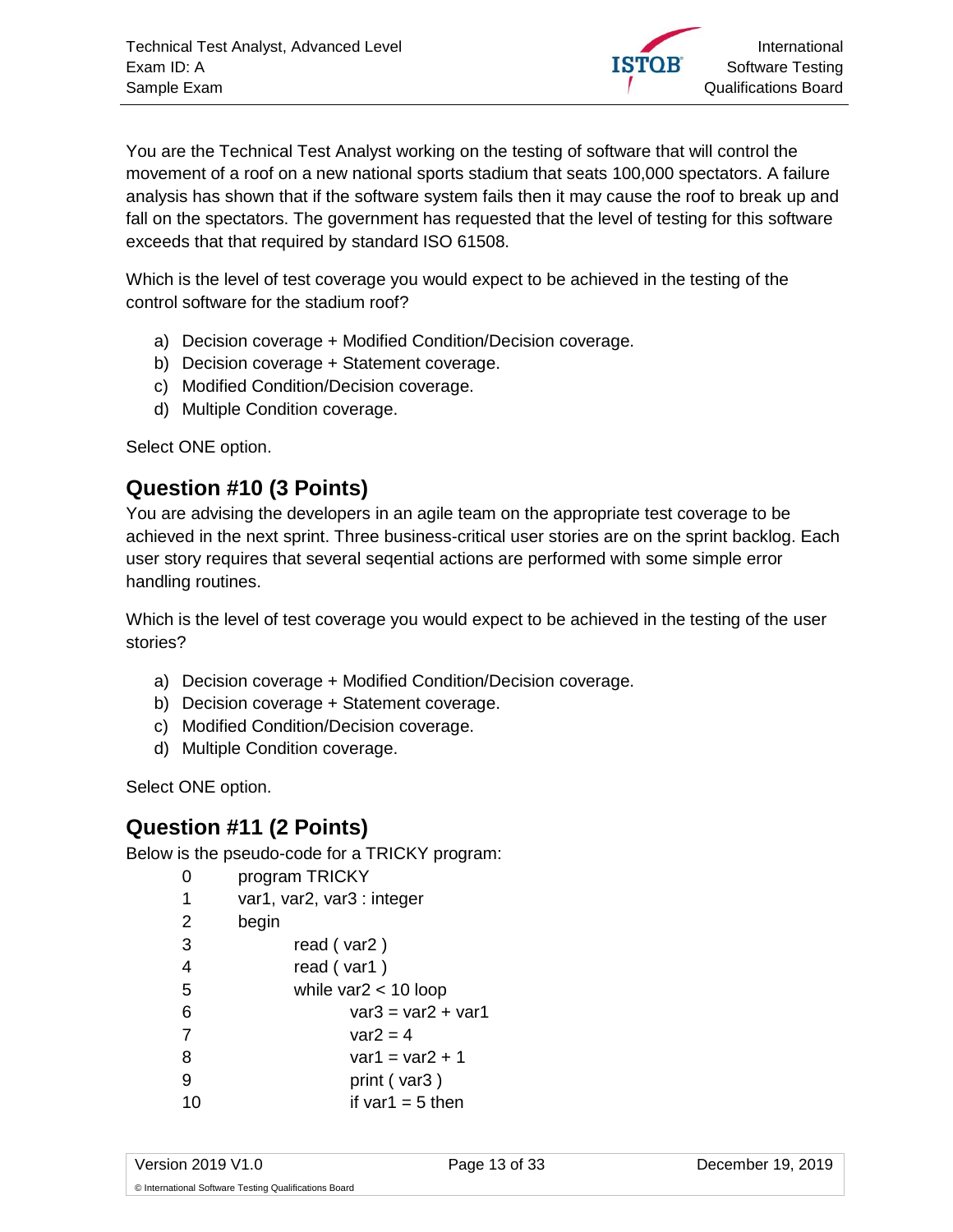

| 11 | print (var1)                     |
|----|----------------------------------|
| 12 | else                             |
| 13 | print ( $var1+1$ )               |
| 14 | endif                            |
| 15 | $var2 = var2 + 1$                |
| 16 | endloop                          |
| 17 | write ("Wow – that was tricky!") |
| 18 | write ("But the answer is")      |
| 19 | write (var2+var1)                |
| 20 | end program TRICKY               |

Which of the following statements about the TRICKY program MOST correctly describes any control flow anomalies in it?

- a) The TRICKY program contains no control flow anomalies.
- b) The TRICKY program contains unreachable code and an infinite loop.
- c) The TRICKY program contains unreachable code.
- d) The TRICKY program contains a loop with multiple entry points.

Select ONE option.

#### <span id="page-13-0"></span>**Question #12 (2 Points)**

Below is the pseudo-code for an EASY program:

| 0              | program EASY                       |
|----------------|------------------------------------|
| 1              | var1, var2, var3 : integer         |
| $\overline{2}$ | easy: boolean                      |
| $\overline{2}$ | begin                              |
| 3              | read (var2)                        |
| $\overline{4}$ | read (var1)                        |
| 5              | read (easy)                        |
| 6              | If (easy $=$ true) then            |
| 7              | $var3 = var2 + var1$               |
| 8              | print (var3)                       |
| 9              | if var1 = $5$ then                 |
| 10             | print (var1)                       |
| 11             | else                               |
| 12             | print ( $var1+1$ )                 |
| 13             | endif                              |
| 14             | $var2 = var2 + 1$                  |
| 15             | else                               |
| 16             | $var2 = 0$                         |
| 17             | write ("Wow $-$ that was tricky!") |
| 18             | endif                              |
| 19             | write (var2)                       |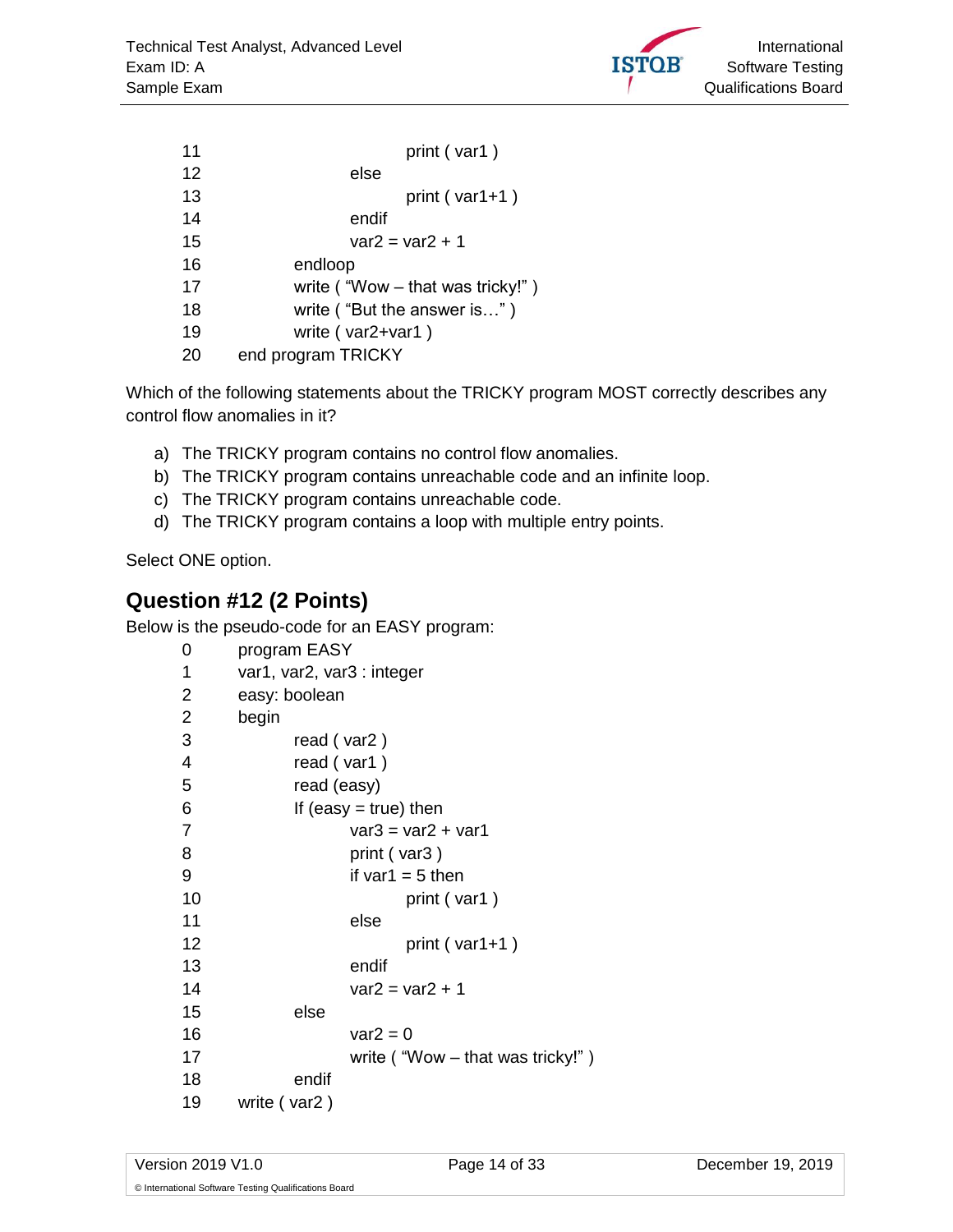

20 end program EASY

What is the cyclomatic complexity for the program?

- a) 2
- b) 4
- c) 1
- d) 3

Select ONE option.

#### <span id="page-14-0"></span>**Question #13 (1 Point)**

Below is the pseudo-code for a program that calculates and prints sales commissions:

| $\mathbf 0$ | program Calculate Commission                 |
|-------------|----------------------------------------------|
| 1           | total, number: integer                       |
| 2           | commission_hi, commission_lo: real           |
| 3           | begin                                        |
| 4           | read (number)                                |
| 5           | while number $\neq$ -1 loop                  |
| 6           | total = total + number                       |
| 7           | read (number)                                |
| 8           | endloop                                      |
| 9           | if total $> 1000$ then                       |
| 10          | commission_hi = $100 + 0.2$ * (total - 1000) |
| 11          | else                                         |
| 12          | commission_lo = $0.15$ * total               |
| 13          | endif                                        |
| 14          | write ("This salesman's commission is:")     |
| 15          | write (commission_hi)                        |
| 16          | end program Calculate Commission             |
|             |                                              |

The code contains data flow anomalies on lines 6 and 12 (highlighted text).

Which examples of data flow anomalies are to be found on these lines?

- **a)** line 6: variable "total" is not assigned a value before using it line 12: variable "commission lo" is defined but subsequently not used
- **b)** line 6: an invalid value is assigned to variable "total" line 12: variable "commission\_lo" is redefined before it is used
- **c)** line 6: variable "total" is out of scope line 12: the "hard-coded" value "0.15" should not be used
- **d)** line 6: the variable "number" is undefined line 12: the variable "total" is redefined before it is used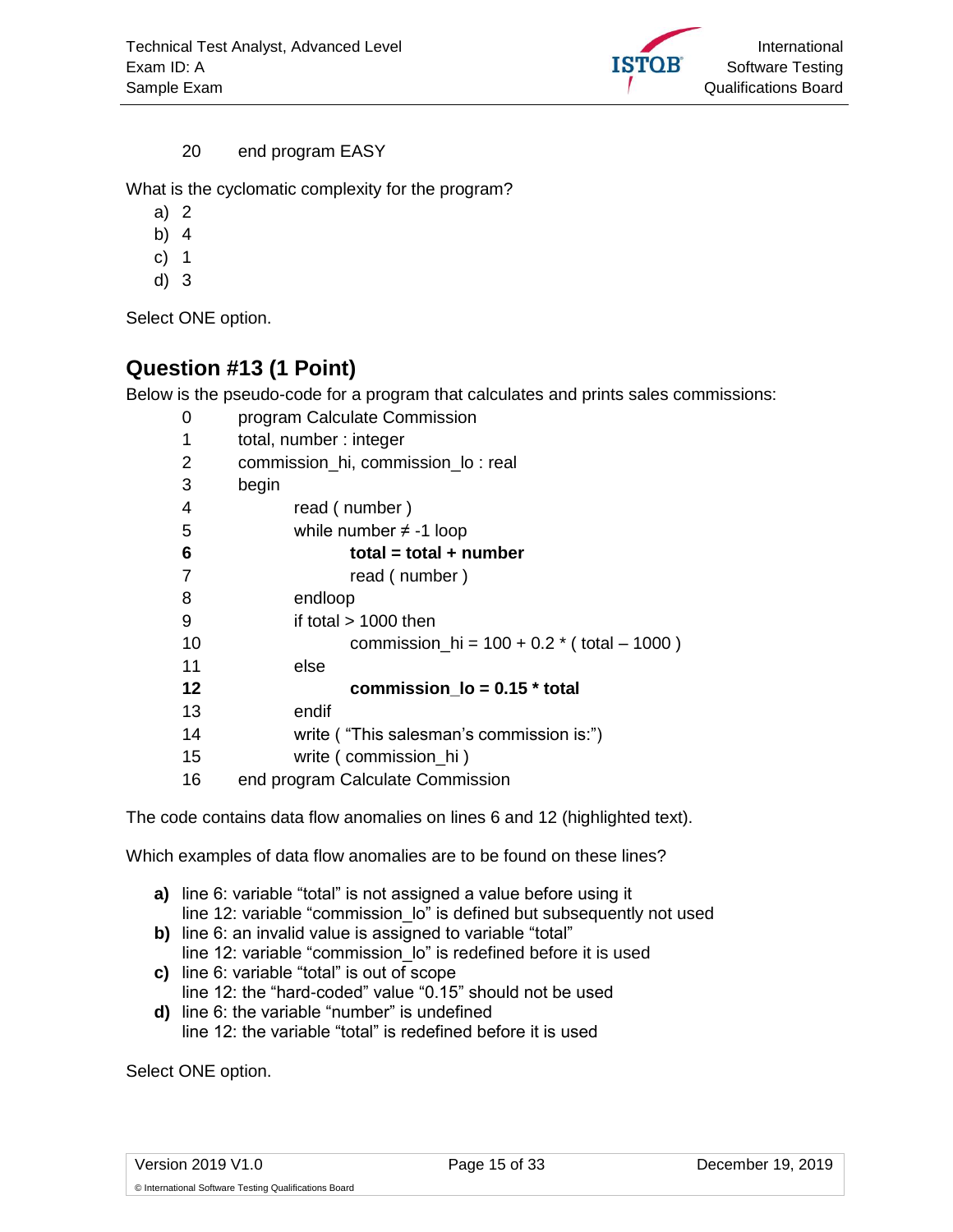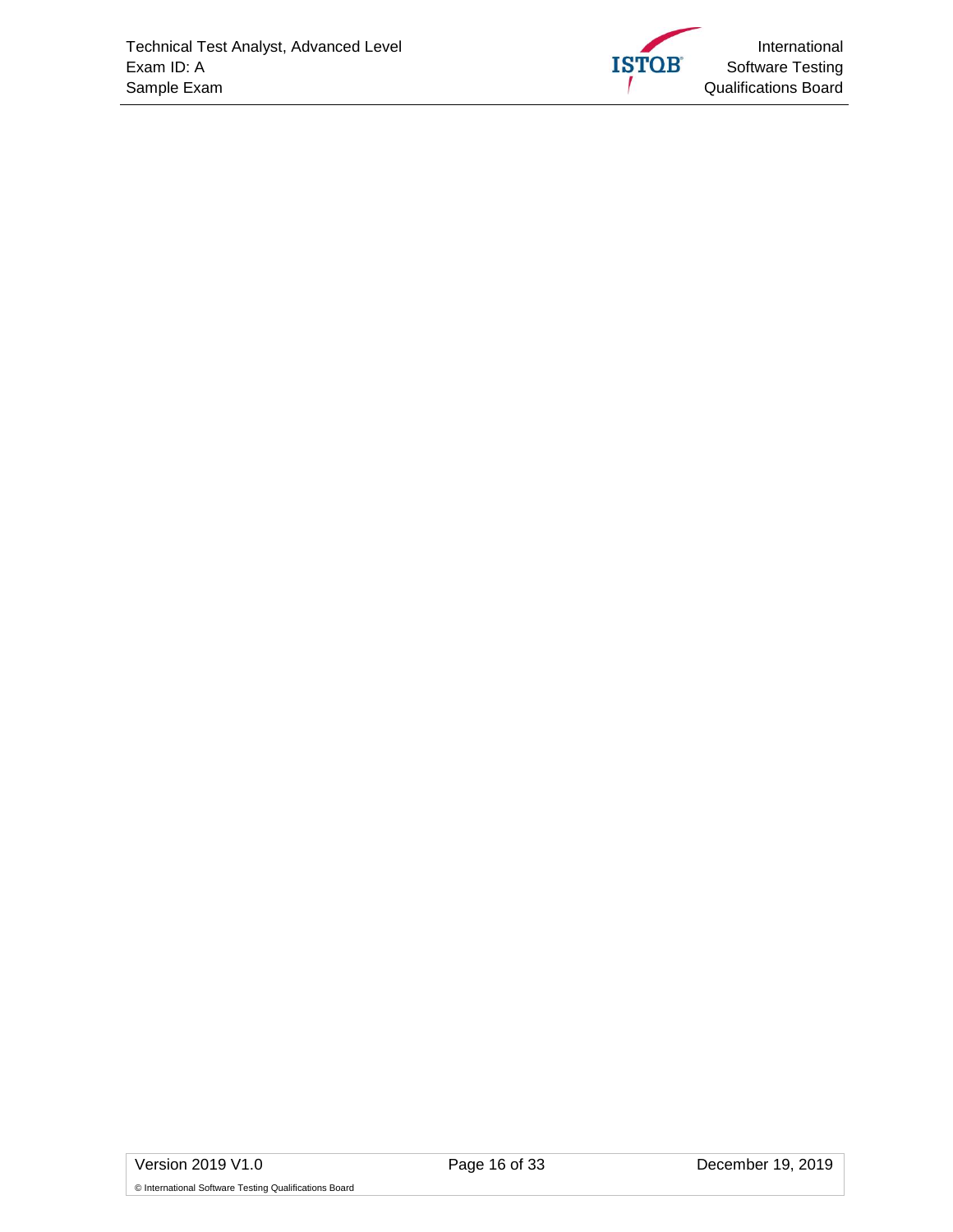

#### <span id="page-16-0"></span>**Question #14 (2 Points)**

You have been provided with the following system-wide average measures for the four systems, W, X, Y and Z.

| <b>System</b>                       | W    |               |        |               |
|-------------------------------------|------|---------------|--------|---------------|
| <b>Cyclomatic Complexity (CC)</b>   | 23   |               | 12     |               |
| <b>Cohesion (CH)</b>                | High | <b>Medium</b> | Low    | High          |
| <b>Coupling (CP)</b>                | Low  | High          | Medium | <b>Medium</b> |
| <b>Commented Code (CO)</b>          | 60%  | 10%           | 45%    | 8%            |
| <b>Repeated code instances (RE)</b> |      |               |        | ィク            |

Budget is available to improve the maintainability of the code in each of the four systems by applying the results of static analysis to the individual components.

Which of the following is the BEST application of static analysis if only two measures per system can be resourced?

| a) $W - CO$ , RE $X - CC$ , CH $Y - CP$ , CO $Z - CC$ , RE         |  |  |
|--------------------------------------------------------------------|--|--|
| b) $W - CC$ , $CP$ $X - CH$ , $CO$ $Y - CC$ , $CH$ $Z - CO$ , $RE$ |  |  |
| c) $W - CC$ , $RE$ $X - CP$ , $CO$ $Y - CC$ , $CH$ $Z - CO$ , $RE$ |  |  |
| d) $W - CH$ , CO $X - CC$ , RE $Y - CP$ , RE $Z - CC$ , CH         |  |  |

Select ONE option.

#### <span id="page-16-1"></span>**Question #15 (2 Points)**

Below is the pseudo-code for a TRICKY program:

| O              | program TRICKY                            |
|----------------|-------------------------------------------|
| 1              | var1, var2, var3 : integer                |
| 2              | begin                                     |
| 3              | read (var2)                               |
| $\overline{4}$ | read (var1)                               |
| 5              | while var $2 < 10$ loop                   |
| 6              | $\text{var3} = \text{var2} + \text{var1}$ |
| $\overline{7}$ | var $2 = 4$                               |
| 8              | var1 = var2 + 1                           |
| 9              | print (var3)                              |
| 10             | if var1 = $5$ then                        |
| 11             | print (var1)                              |
| 12             | else                                      |
| 13             | print ( $var1+1$ )                        |
| 14             | endif                                     |
| 15             | var $2 = \text{var}2 + 1$                 |
| 16             | endloop                                   |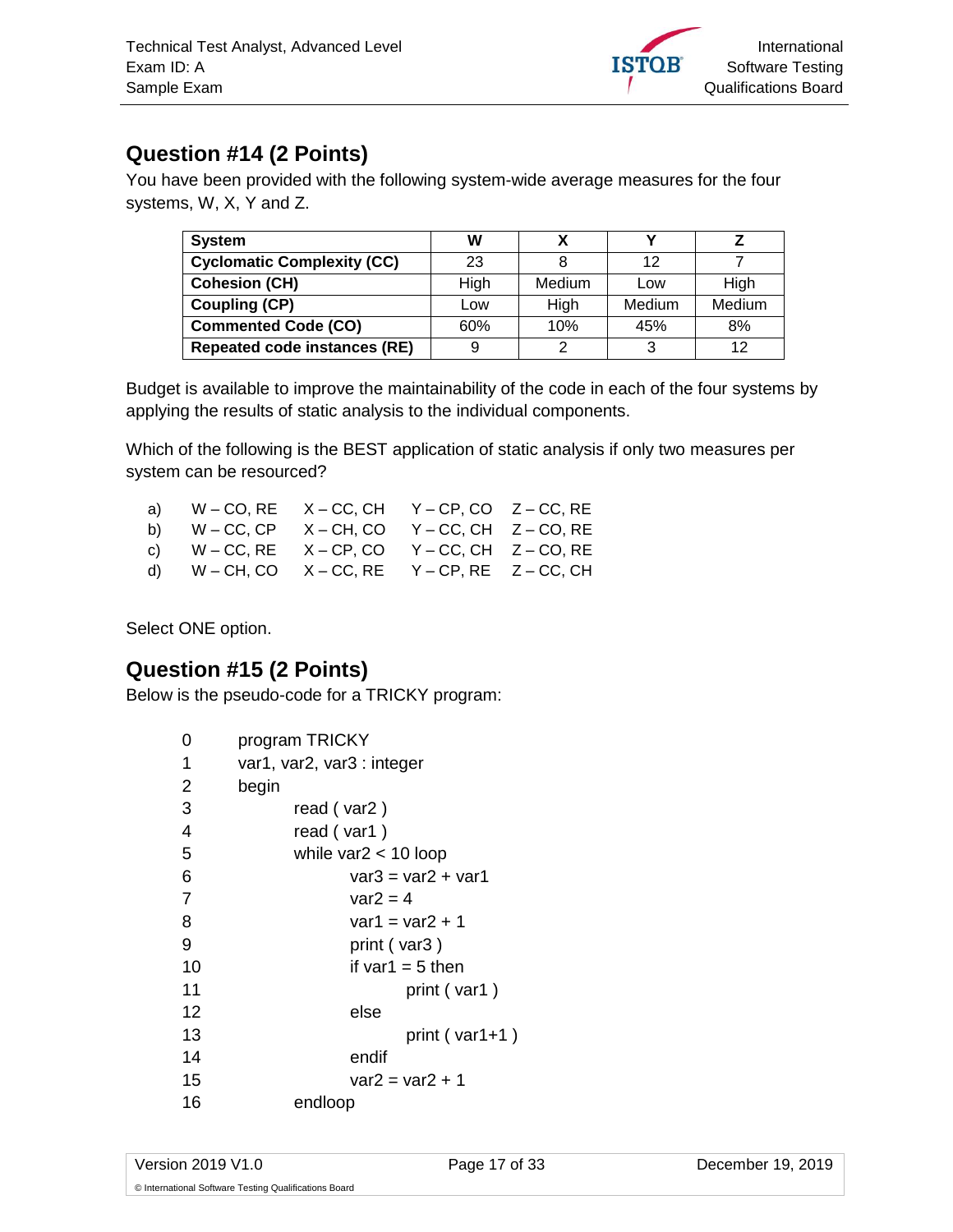

- 17 write ( "Wow that was tricky!" )
- 18 write ( "But the answer is..." )
- 19 write (var2+var1)
- 20 end program TRICKY

In which areas could the use of static analysis best improve the maintainability of the program?

- a) Restructuring the code
- b) Improving the naming of variables
- c) Reduce program coupling
- d) Improving the amount of comments
- e) Improving the indentation of code

Select TWO options.

a) .

#### <span id="page-17-0"></span>**Question #16 (1 Point)**

Which of the following is a way to use call graphs to determine integration testing requirements?

- a) Establishing the number of locations within the software from where a method or function is called.
- b) Establishing the number of locations within the software from where a module or system is called.
- c) Determining conditional and unconditional calls for performance analysis.
- d) Detecting areas to be targeted for possible memory leaks.

Select ONE option.

## <span id="page-17-1"></span>**Question #17 (2 Points)**

You are the Technical Test Analyst working on a project developing a new Ambulance Dispatch System (ADS). This ADS assists operators in taking calls about incidents, identifying available ambulances and mobilizing ambulances to handle the incidents. You know that the ADS was designed using an object-oriented approach and implemented using a language with automated garbage collection. During system and acceptance testing the system has been perceived to be generally performing correctly, but also rather slowly, and it has also occasionally 'crashed'; the subsequent (brief) investigations were inconclusive.

Which of the following statements would BEST justify the use of dynamic analysis in this situation?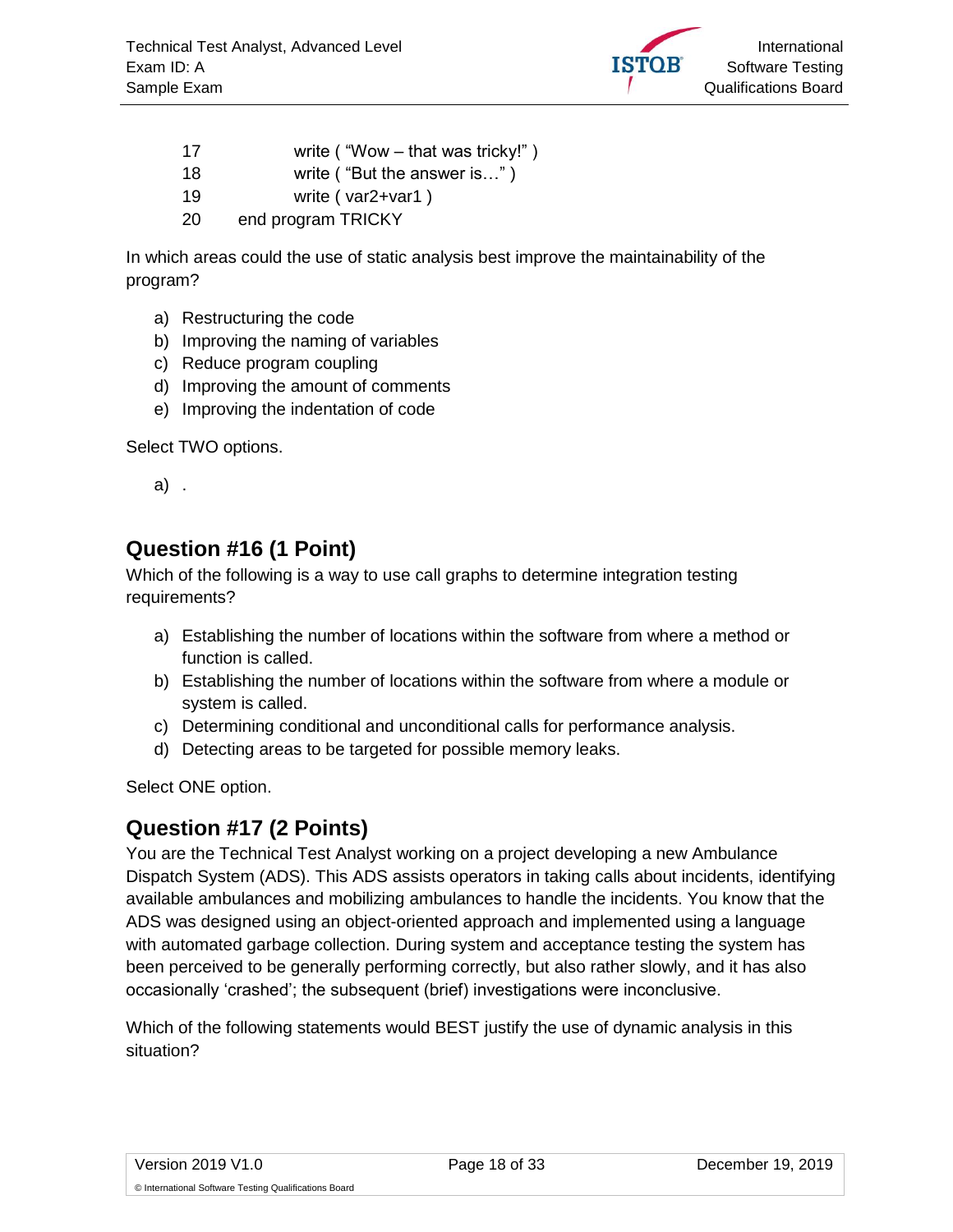

- a) Dynamic analysis could be used to measure response times for various functions to subsequently allow system tuning.
- b) Dynamic analysis could be used to generate call graphs of the system to allow targeted performance enhancement.
- c) Dynamic analysis could identify memory access violations caused by a wild pointer that result in the occasional 'crashes'.
- d) Dynamic analysis could be used to determine if defects introduced by programmers failing to release allocated memory are causing the 'crashes'.

Select ONE option.

#### <span id="page-18-0"></span>**Question #18 (3 Points)**

Assume you are working as a technical test analyst on a project where a new banking system is being developed. This system will store customer financial data, including personally identifying information, account numbers and balances, and transaction history.

Based on this information, which of the following topics are you most likely to need to contribute to the test plan?

- a) Test data anonymization.
- b) Coordination of distributed components.
- c) Testing data encryption.
- d) Testing in production.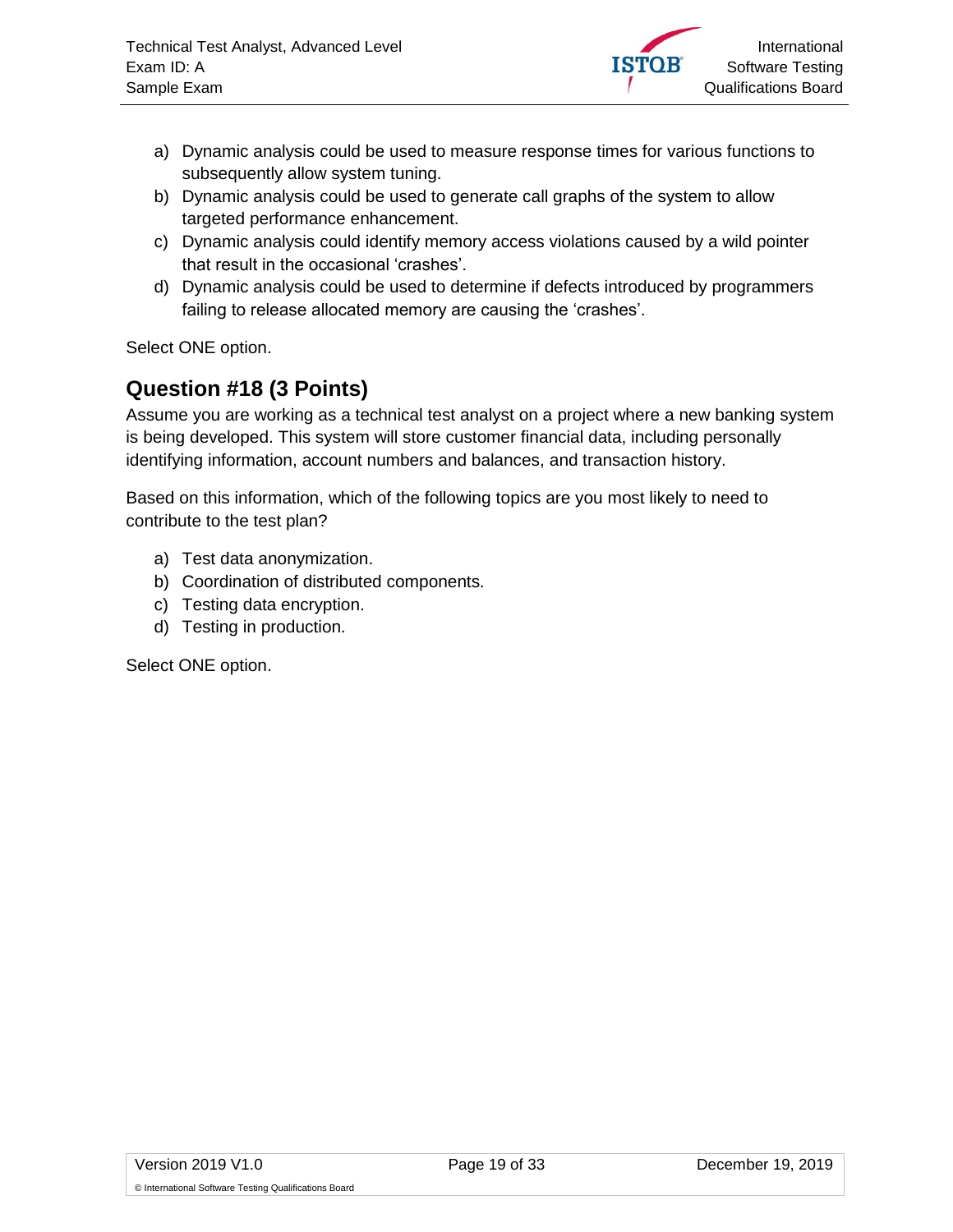

#### <span id="page-19-0"></span>**Question #19 (3 Points)**

Assume you are working as a technical test analyst on the system integration testing of the baggage handling system for a major airport. Most of the system components are developed by a main contractor, but the system componerts for baggage redirection and for handling outsized items are being developed off-shore by separate organizations. The airport operator is the customer for the project and has indicated that the system must run fast even under peak morning and evening loads. A fully representative test environment has been made available for the system integration tests and a specialist tools team has been set up to support the functional and non-functional testing. Some of the functional tests for the continuous integration have already been implemented but progress is slow.

Based on this information, which of the following topics are you most likely to identify as risks in the system integration test plan?

- a) Stakeholder requirements
- b) Required tool acquisition and training
- c) Test environment requirements
- d) Organizational considerations
- e) Data security considerations

Select TWO options.

#### <span id="page-19-1"></span>**Question #20 (2 Points)**

Consider the following product risk: Abnormal application termination due to network connection failure

Which of the following is the appropriate test type to address this risk?

- a) Reliability testing.
- b) Performance testing.
- c) Operability testing.
- d) Portability testing.

Select ONE option.

#### <span id="page-19-2"></span>**Question #21 (2 Points)**

Consider the following product risk: "A different database is to be used in the future".

Which of the following is the appropriate test type to address this risk?

- a) Adaptability testing
- b) Replaceability testing.
- c) Capacity testing.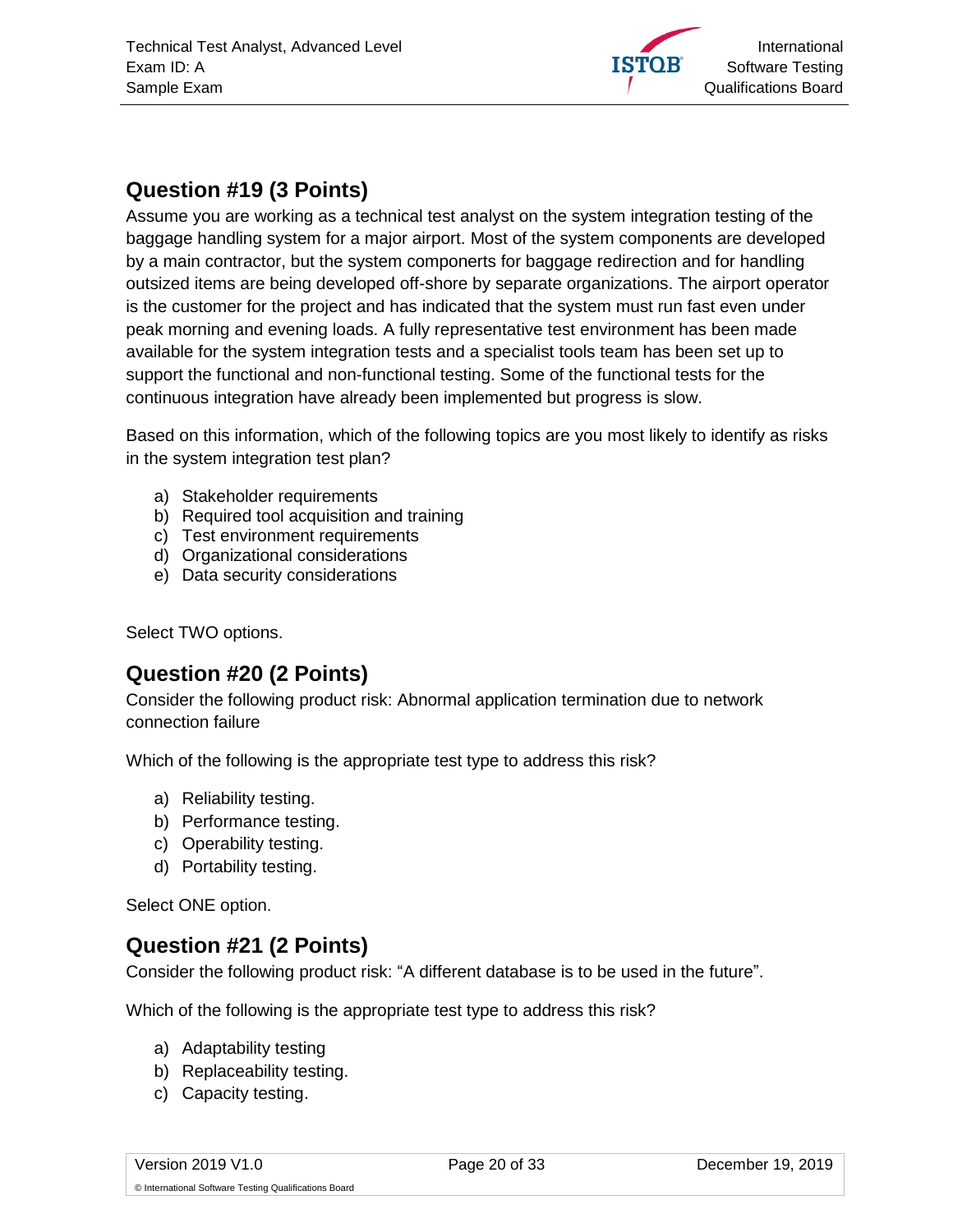

d) Co-existence testing

Select ONE option.

#### <span id="page-20-0"></span>**Question #22 (1 Point)**

Which of the following statements is NOT correct?

- a) It is desirable to conduct initial performance efficiency tests as early as possible, even if a production-like environment is not yet available
- b) Availability testing is performed both before and after entering operational service
- c) Because security issues can be introduced during the architecture, design and implementation of the system, security testing should happen after functional testing is done
- d) Maintainability can be evaluated early in the lifecycle without having to wait for a completed and running system.

Select ONE option.

#### <span id="page-20-1"></span>**Question #23 (1 Point)**

Which of the following statements is correct?

- a) Reliability tests are commonly done as part of system testing.
- b) Co-existence testing is normally performed after module testing has been completed.
- c) Adaptability tests may be performed in conjunction with security tests.
- d) Replaceability tests may only be performed once the overall system and potential replaceable components are available.

Select ONE option.

#### <span id="page-20-2"></span>**Question #24 (2 Points)**

Scenario 1.

Assume that you are working for a start-up company with big ambitions but a limited initial funding. They are creating a system that will provide customized loyalty and rewards programs for small- and medium-sized businesses selling to customers on the web. These companies enroll themselves on the system's web store. This allows the companies to create customized buttons, to be placed on their websites, that let customers enroll in the companies' loyalty and rewards program. Each subsequent purchase earns points, and both companies and their customers can manage the program; for example, companies can determine the number of points required for customers to receive a free product or service, and customers can monitor their points.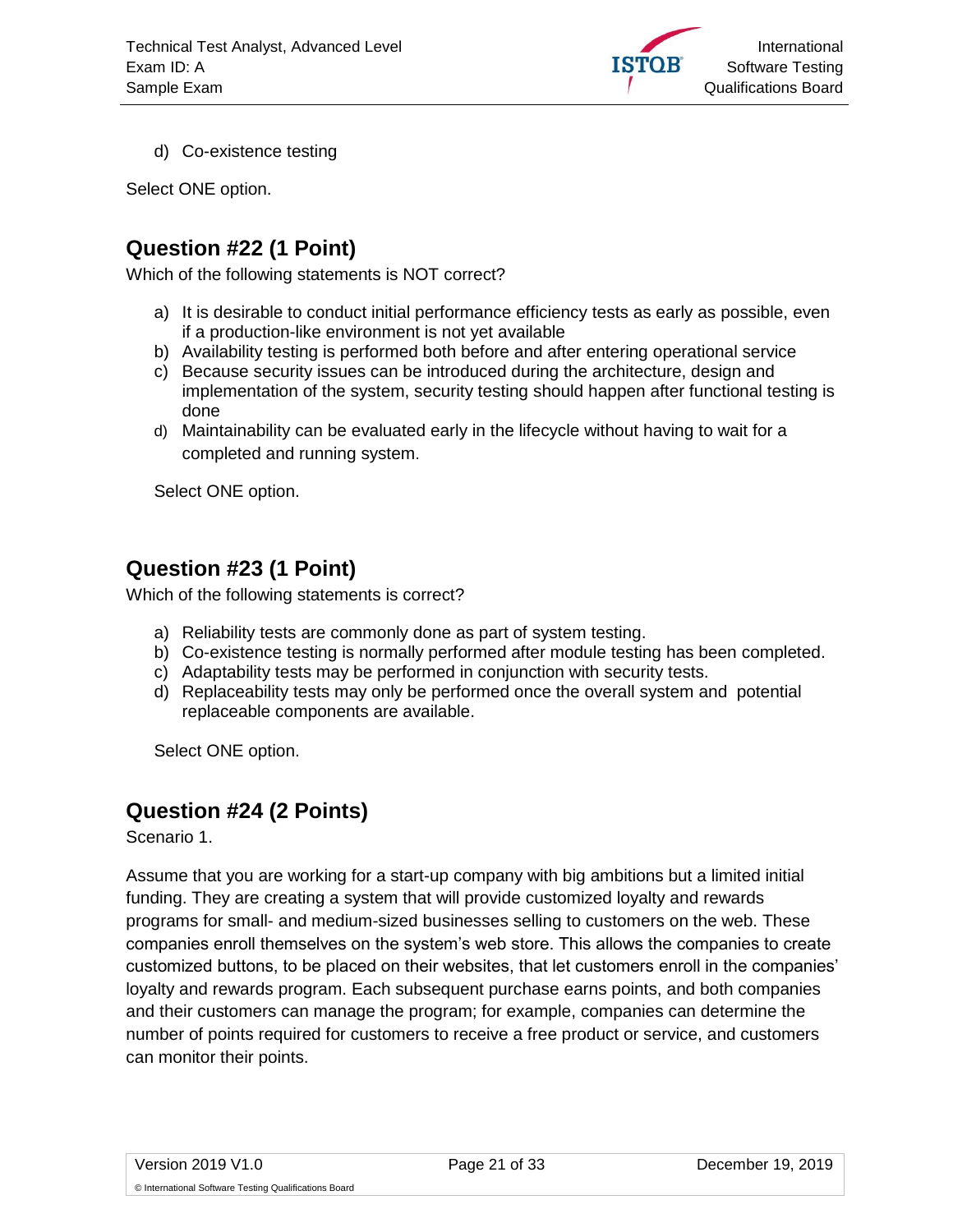

Your employer's marketing staff is heavily promoting the system, offering aggressive discounts on the first year's fees to sign up new companies. The marketing materials state that the service will be highly reliable and extremely fast for companies and their customers.

At this time, the requirements are complete, and development of the software has just begun. The current schedule will allow companies and their customers to enroll starting in three months.

Your employer intends to use cloud computing resources to host this service, and to have no hardware resources other than ordinary office computers for its developers, testers, and other engineers and managers. Industry-standard web-based application software components will be used to build the system.

Consider scenario 1. Assume that you are executing security tests against the system

Which of the following types of defects would you expect to find during this testing?

- a) System clears screen too quickly after login.
- b) System removes user temporary files after logout.
- c) System allows unauthorized access to data.
- d) System allows access from unsupported browser.

Select ONE option.

#### <span id="page-21-0"></span>**Question #25 (2 Points)**

Scenario 2.

The system integration tests for a new version of a stocks trading system are being planned. You are planning the performance efficiency tests for the new version of the system.

The system has so far received a positive response and the number of users has steadily increased. It enables users to trade individual stocks with a simple transaction consisting only of the user identity, stock number, quantity and action (buy or sell).

The system's response time to user inputs is regularly monitored by conducting performance tests supported by a tool and using a fully representative test environment. At present the system runs reliably and response times to user trading transactions are just below the maximum specified.

The marketing department anticipates that with the new functionality being introduced in the next release, the number of users is expected to double over the next 12 months. You have included scalability tests into your performance testing strategy.

Consider scenario 2. When planning the performance tests, which of the following types of defects would you target in the system integration test plan as being the most likely to occur?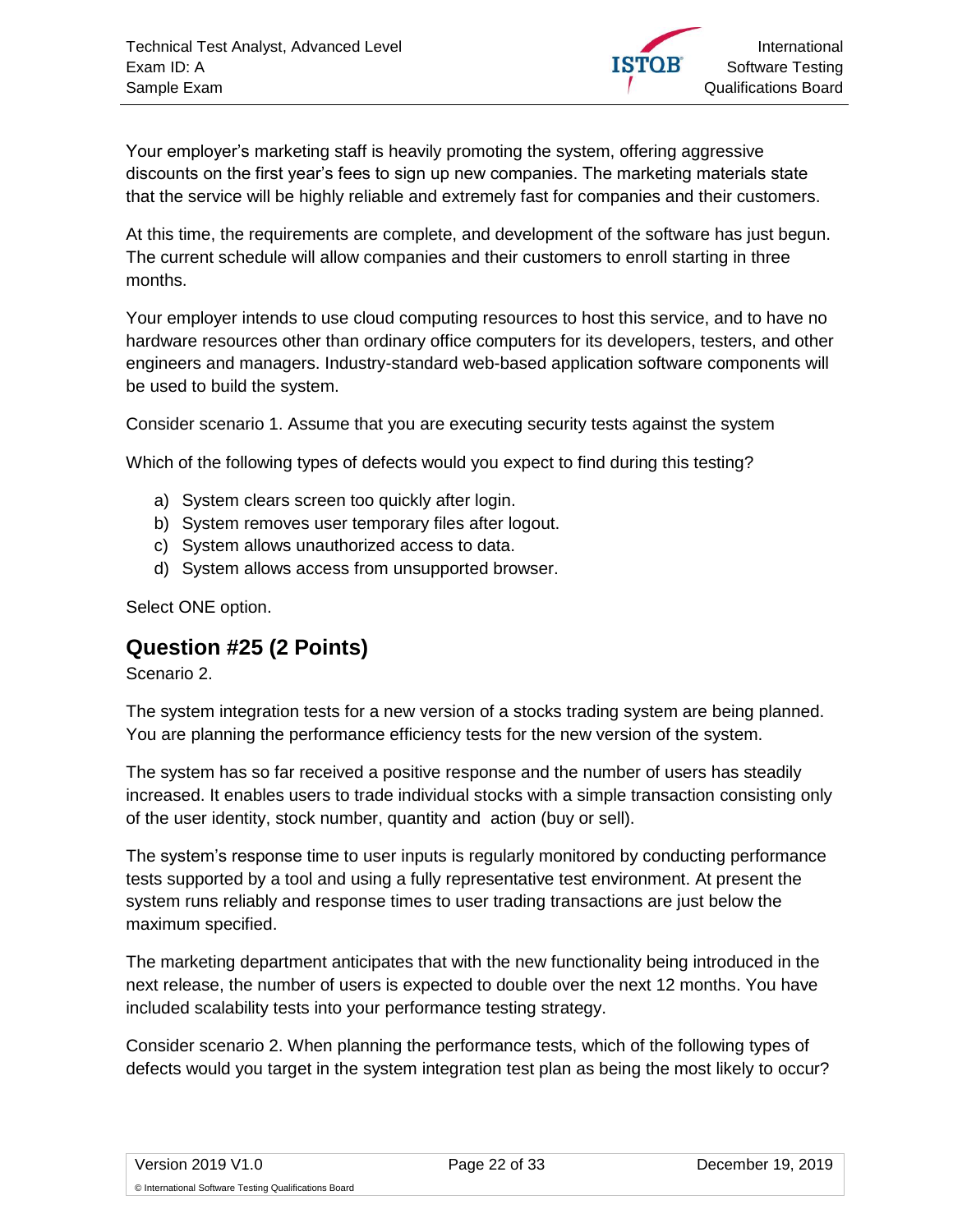

- a) The increase in the number of virtual users to be simulated by the tool will result in data volumes which exceed the available bandwidth of the test environment.
- b) The system fails to meet future response time requirements for the anticipated numbers of users.
- c) Required disk capacity exceeds the resources available.
- d) The system actually fails.

Select ONE option.

#### <span id="page-22-0"></span>**Question #26 (1 Point)**

A new personal banking system is to be developed for use on mobile devices. Which of the following reasons which would justifying including security testing in the test approach

- a) To ensure the product can be effectively and efficiently modified without introducing defects
- b) To ensure that the software does not exhibit unintended side-effects when performing its intended function
- c) To evaluate whether the application installs correctly on a mobile device
- d) To check that available functions are correctly implemented
- e) To ensure that no sensitive data can be copied

Select TWO options.

#### <span id="page-22-1"></span>**Question #27 (1 Point)**

Which of the following factors must be considered when planning reliability tests:

- a) Ability to simulate hardware and operating system faults
- b) Monitoring resources used
- c) Establishing reliability vulnerabilities
- d) Determining the peak loads for the system

Select ONE option.

#### <span id="page-22-2"></span>**Question #28 (1 Point)**

A web-based holiday booking system expects to handle three times its average number of visitors during the peak booking month of the year. Choose TWO of the following reasons which would justify having performance testing in the test approach.

- a) The web servers may be unable to handle the maximum number of transactions.
- b) Business analysts are available for generating the expected peak load.
- c) Functional tests can be re-used for performance testing.
- d) The response time to holiday enquiries may be unacceptable for users.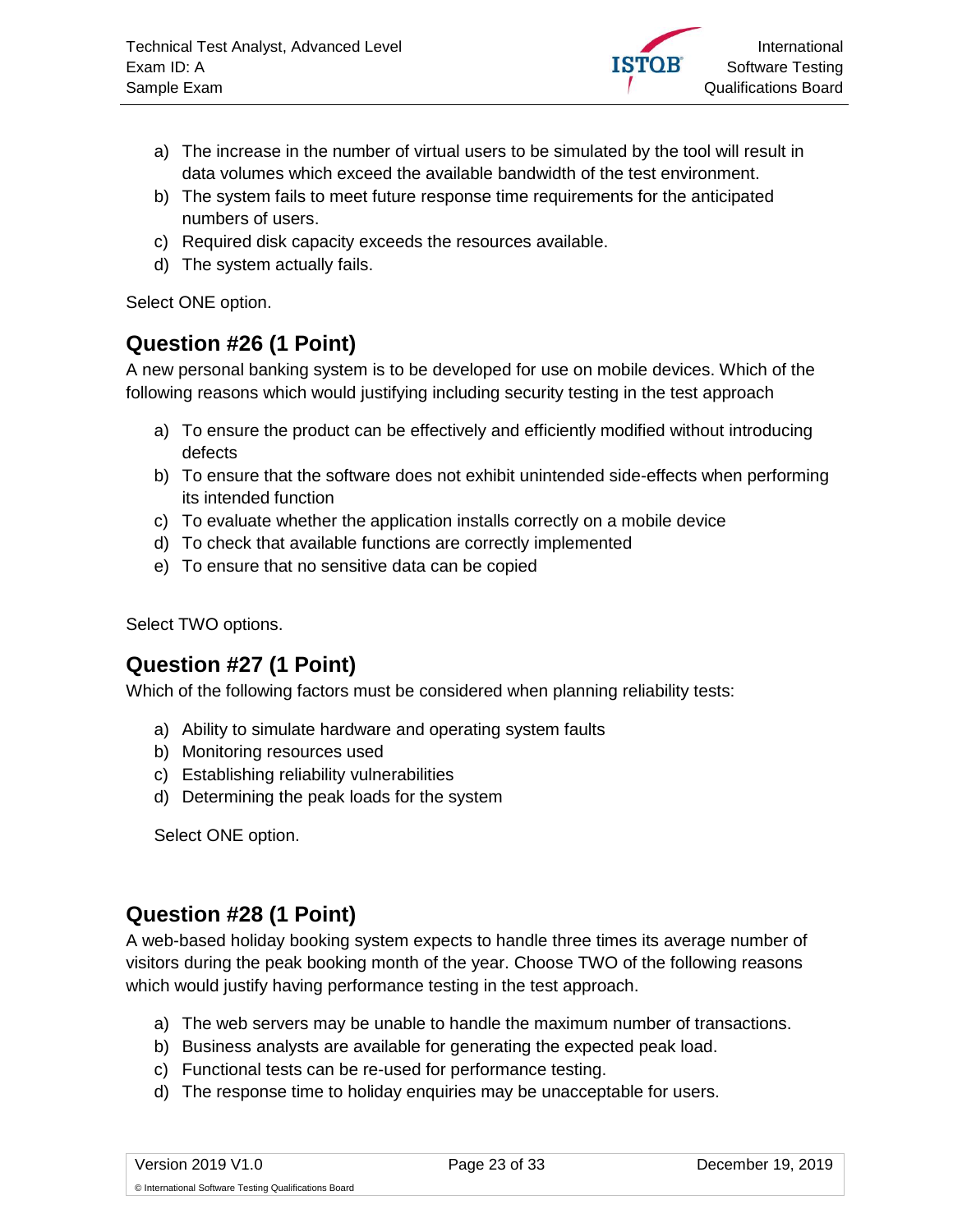

e) Skills in using performance testing tools are available.

Select TWO options.

#### <span id="page-23-0"></span>**Question #29 (1 Point)**

A commercial point of sales (POS) system is being developed which is intended to be the first of several similar product developments. Which of the following maintainability characteristics should be given priority in the test approach?

- a) Analyzability
- b) Modifiability
- c) Modularity
- d) Reusability

Select ONE option.

#### <span id="page-23-1"></span>**Question #30 (1 Point)**

A new business application is being developed for deployment on a Windows-based platform. If the application is successful there are plans for deployment to other platforms. Which of the following quality characteristics should be given priority in the test approach?

- a) Installability
- b) Adaptability
- c) Replaceability
- d) Co-existence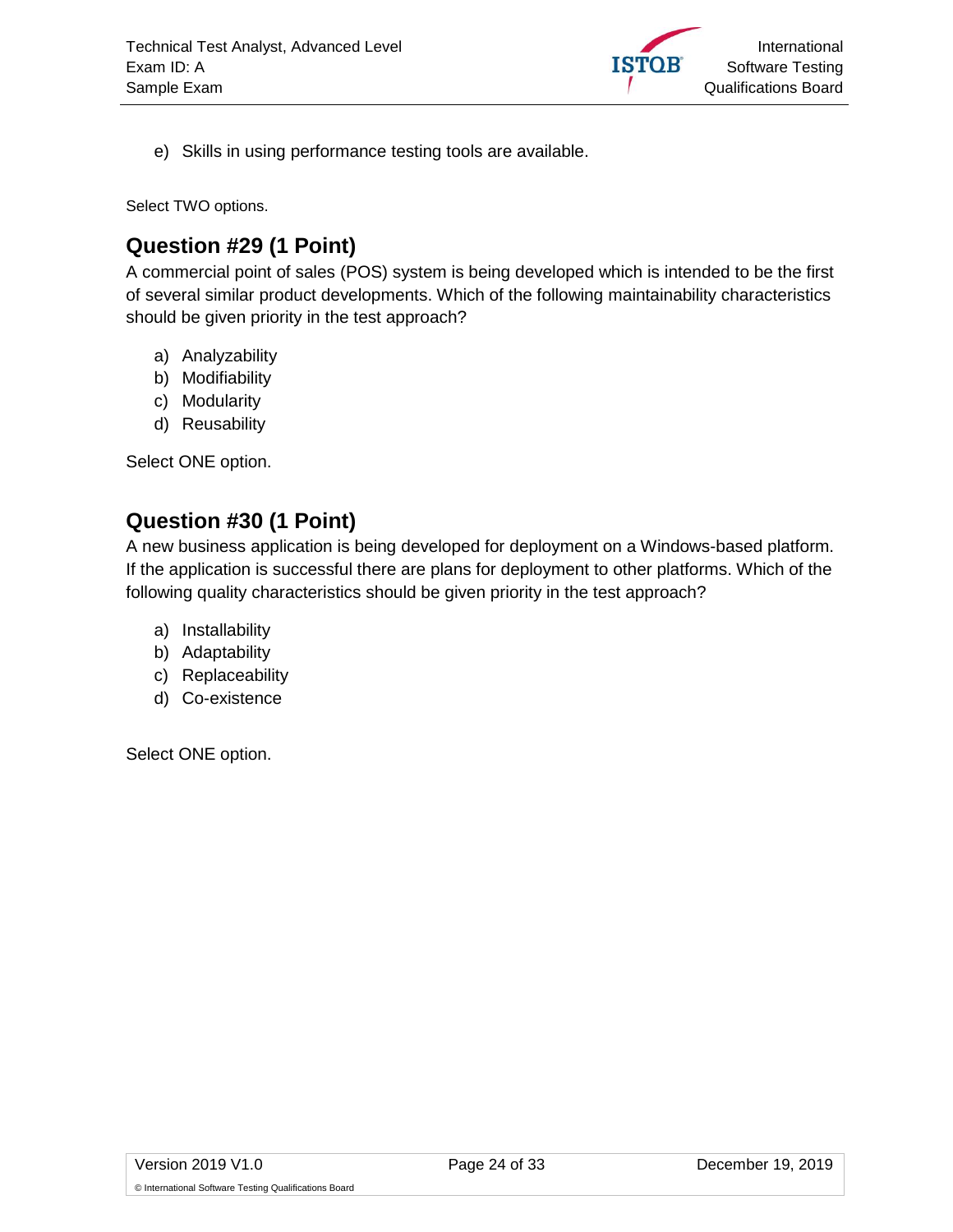

#### <span id="page-24-2"></span><span id="page-24-0"></span>**Question #31 (1 Point)**

A technical test analyst has been invited to the review of an architectural design specification. The review has been called at short notice for the following day and although there is nothing in the analyst's diary for that time, there is no time to prepare.

Which of the following would be the most appropriate response to the invitation?

- a) I am free at that time and I will be pleased to attend.
- b) I do not have time to prepare but I will attend rather than cause a delay.
- c) I will not have enough time to prepare for a review meeting tomorrow, so I must decline unless the review can be postponed.
- d) I cannot attend the review because I am unfamiliar with the specification.

Select ONE option.

#### <span id="page-24-1"></span>**Question #32 (3 Points)**

You have been participating in an architectural review of a new product design. This is an embedded product that has severe memory restrictions. Consider the following lists of programming practices and problems that can result from using those practices.

Programming Practices:

Connection pooling

- 1. Data caching
- 2. Lazy instantiation
- 3. Transaction concurrency

Problems:

- A. Performance impact when the instantiation is needed
- B. Transaction loss due to processor unavailability
- C. Errors in multi-threading logic
- D. Stale data

Which of the above is a programming practice that can be used to reduce unnecessary memory use in this scenario and what are the possible problems in using this practice?

- a) Practice 2, Problem D
- b) Practice 4, Problem C
- c) Practice 3, Problem A
- d) Practice 1, Problem B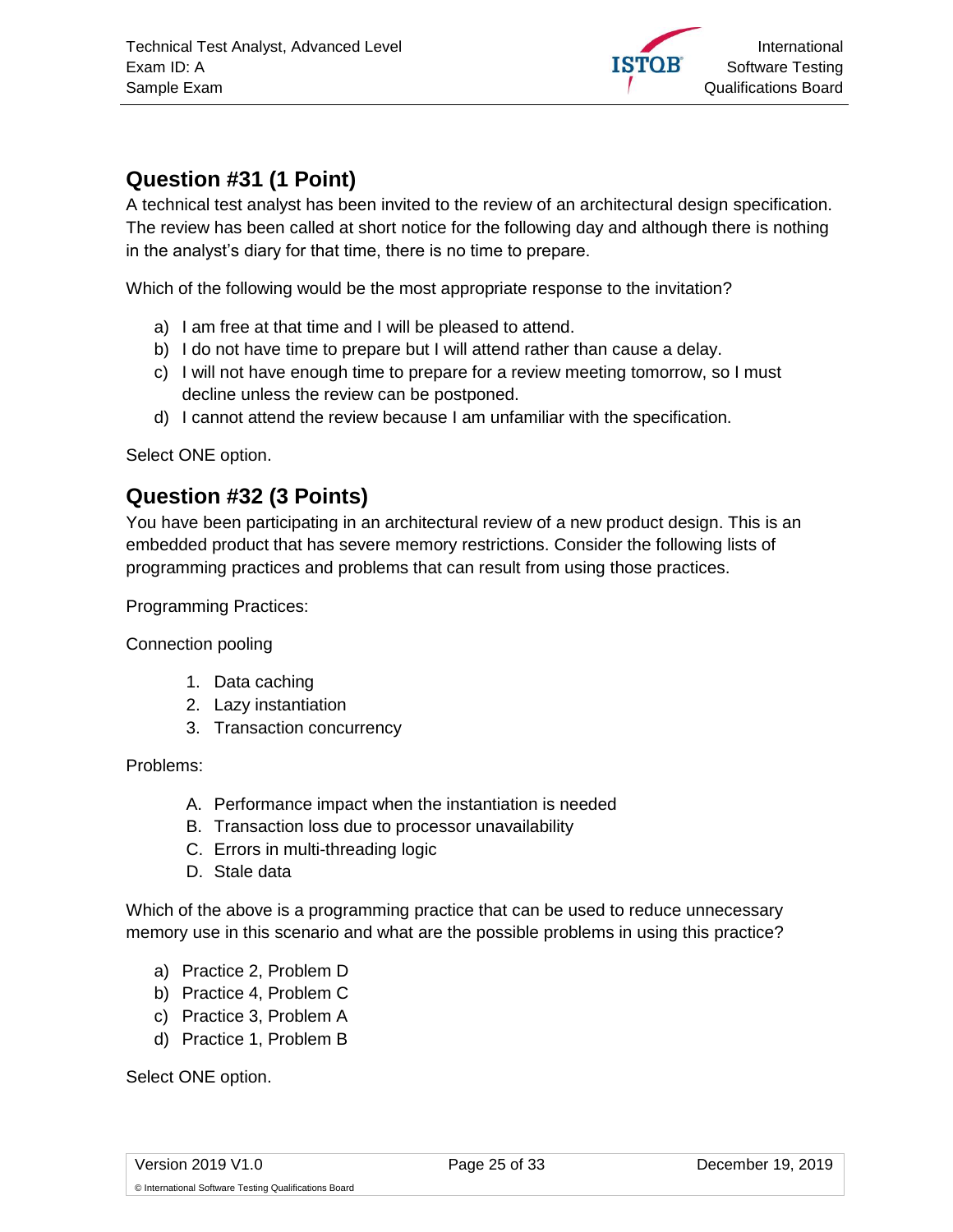

## **Question #33 (3 Points)**

You have been participating in an architectural design review of a new product design. This is a web-based currency trading product that provides real-time information of prices for currencies selected by the user.

The following list of practices are mentioned in the design as options for ensuring response times of less than 1 second and real-time data accuracy under maximum expected loads.

Which of the following practices would you highlight as most promising for achieving the requirement?

- a) Load balancing
- b) Data caching
- c) Object orientation
- d) Data replication

Select ONE option.

#### <span id="page-25-0"></span>**Question #34 (3 Points)**

You are participating in a code review and have noticed a problem in the following section of pseudo-code (assume \*\*\* indicates a comment).

\*\*\* this code checks for valid card type \*\*\* If credit card is type "Discover" then Display error message 437 Else if credit card is type "Visa" or "MasterCard" then Process purchase Else if credit card is type "AmericanExpress" then Display error message 439

Else

Display error message 440

End if

Which of the following problems is demonstrated in this section of the code and why should it be corrected?

- a) The comment in the code is incorrect, resulting in a maintainability impact.
- b) An external library should be used to validate the credit card, resulting in inefficiency by not re-using existing components.
- c) The most likely case is not tested first, resulting in a potential performance impact.
- d) There is no default clause, resulting in potential cases not being handled.

Select ONE option.

#### <span id="page-25-1"></span>**Question #35 (3 Points)**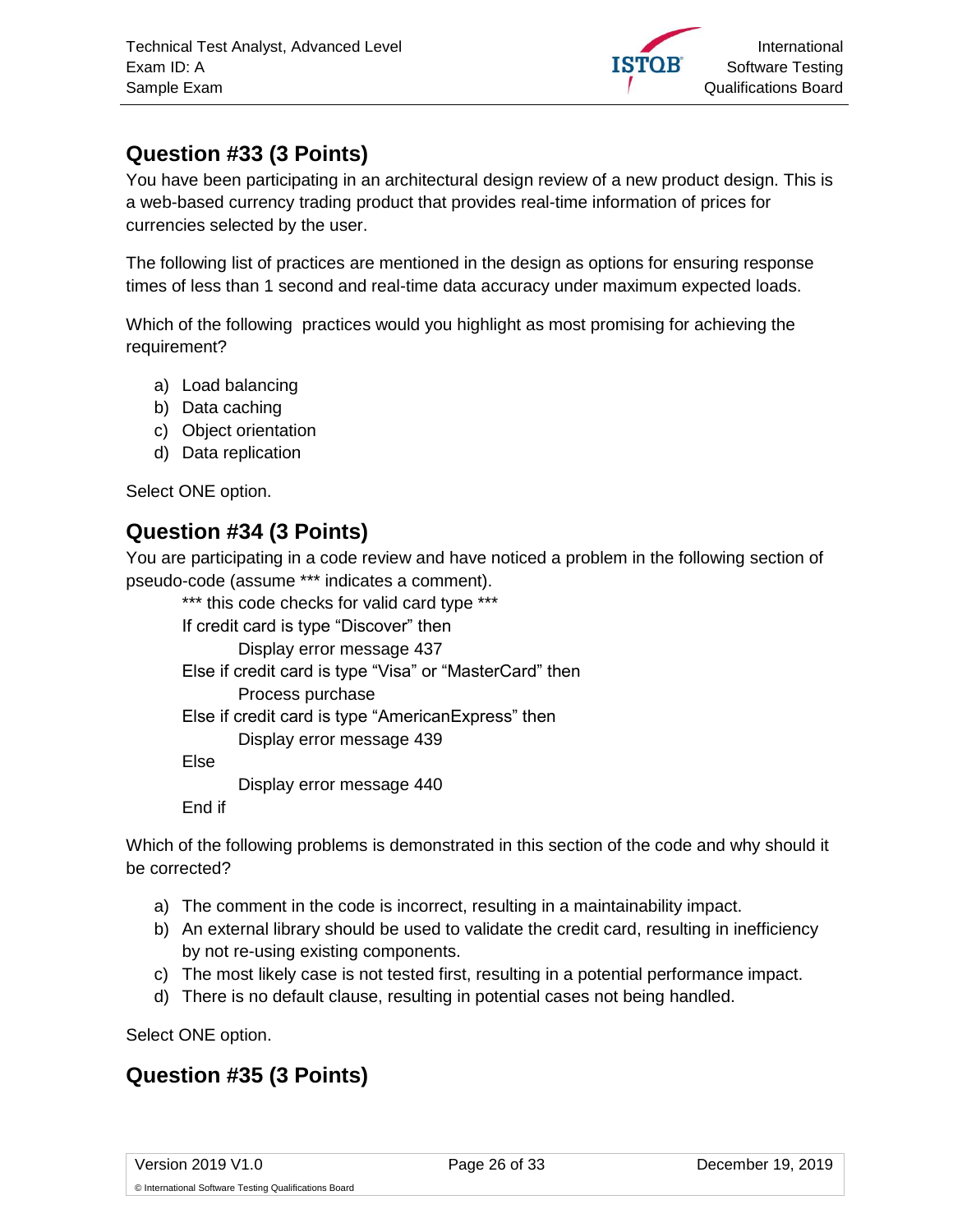

You are participating in a code review and have noticed a problem in the following section of pseudo-code (assume \*\*\* indicates a comment).

\*\*\* this pseudo-code calculates the average sales per month achieved by an organization \*\*\*

| 0  | program SALES                                                          |  |  |  |
|----|------------------------------------------------------------------------|--|--|--|
| 1  | month_counter, sales_in_month, total_sales, fileID,: integer           |  |  |  |
| 2  | average_sales: float                                                   |  |  |  |
| 3  | begin                                                                  |  |  |  |
| 4  | *** open the sales file***                                             |  |  |  |
| 5  | fileID = open file $($ "Sales" $)$                                     |  |  |  |
| 6  | If (fileID = 0) then                                                   |  |  |  |
| 7  | *** File cannot be opened***                                           |  |  |  |
| 8  | Display error message 333                                              |  |  |  |
| 9  | Else                                                                   |  |  |  |
| 10 | *** get the number of months you want to consider                      |  |  |  |
| 11 | Read (number_of_months)                                                |  |  |  |
| 12 | month counter $= 1$                                                    |  |  |  |
| 13 | while month counter $\leq$ number of months loop                       |  |  |  |
| 14 | *** get sales for month from sales file using the GetSales function*** |  |  |  |
| 15 | sales_in_month = GetSales (month_counter, FileID)                      |  |  |  |
| 16 | *** add the sales to the total***                                      |  |  |  |
| 17 | total sales = total sales + sales in month                             |  |  |  |
| 18 | month counter = month counter + 1                                      |  |  |  |
| 19 | endloop                                                                |  |  |  |
| 20 | *** calculate the average monthly sales and output that value***       |  |  |  |
| 21 | $average\_sales = total\_sales / number_of\_months$                    |  |  |  |
| 22 | Write (average_sales)                                                  |  |  |  |
| 23 | Endif                                                                  |  |  |  |
| 24 | end program SALES                                                      |  |  |  |
|    |                                                                        |  |  |  |

Which of the following problems is demonstrated in this section of the code ?

- a) Files are not checked for existence before attempting to access
- b) Divisors are not tested for zero
- c) Comments are inconsistent with the code
- d) There are unused variables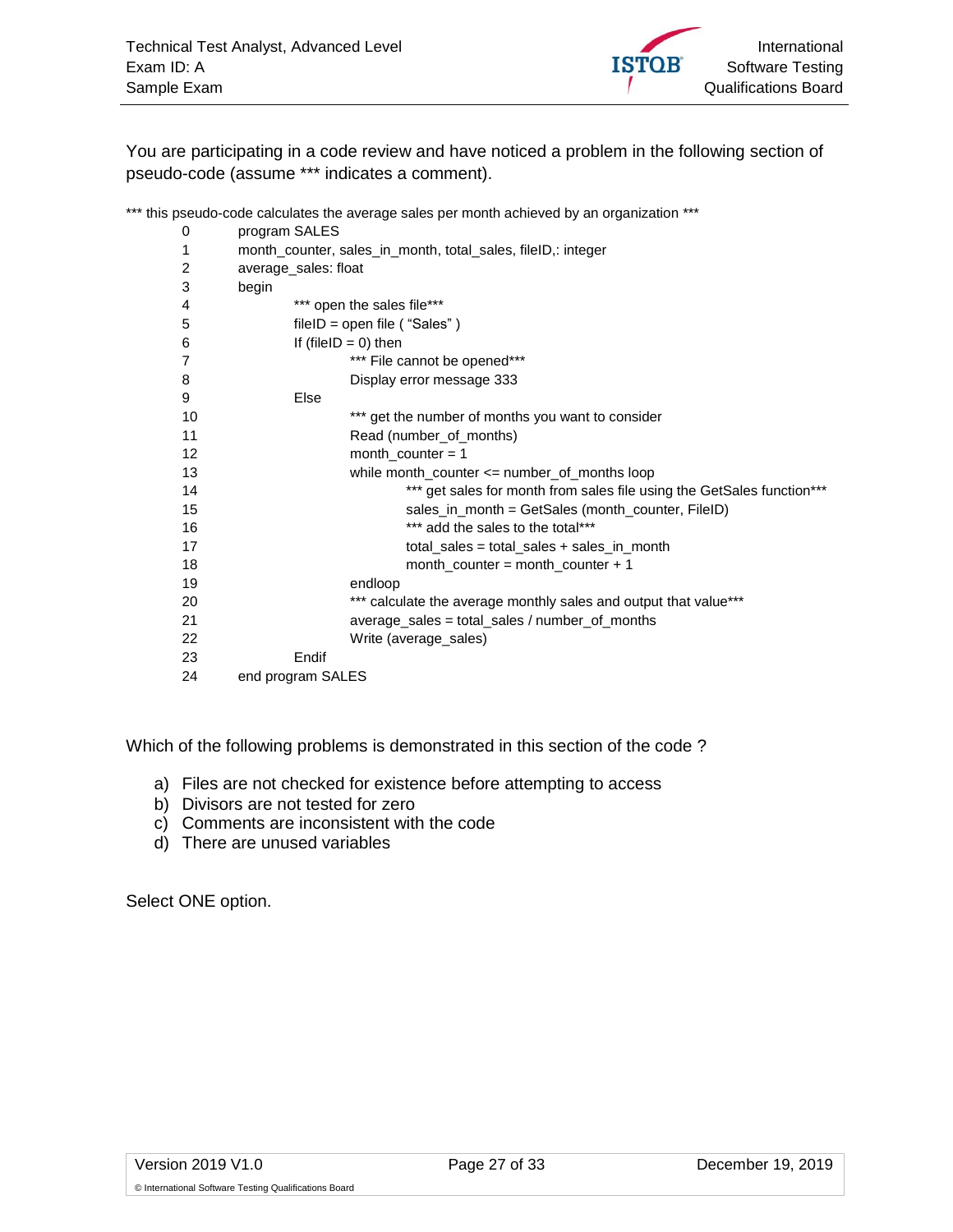

#### <span id="page-27-0"></span>**Question #36 (1 Point)**

Which of the following are typical activities performed by a Technical Test Analyst when setting up a test automation project?

- a) Designing the test data for the automated test cases.
- b) Scheduling the test automation project and allocating time for maintenance with the test manager.
- c) Tools read test cases written with keywords and create the appropriate scripts for execution.
- d) Determining who will be responsible for the test analysis and design of test cases to be automated.
- e) Defining the interface requirements between the project's test management tool and the test automation tool.

Select TWO options.

#### <span id="page-27-1"></span>**Question #37 (1 Point)**

Which of the following statements best captures the difference between data-driven and keyword-driven test automation?

- a) Keyword-driven test automation extends data-driven automation by defining keywords corresponding to business processes.
- b) Data-driven test automation extends keyword-driven automation by defining data corresponding to business processes.
- c) Data-driven test automation is more maintainable than keyword-driven test automation.
- d) Keyword-driven test automation is easier to develop than data-driven test automation.

Select ONE option.

#### <span id="page-27-2"></span>**Question #38 (1 Point)**

Which of the following describes a common technical issue that causes automation projects to fail to achieve the planned return on investment?

- a) Elimination of duplication of information across tools.
- b) Removal of manual checking of data exchanges between tools.
- c) Use of an integrated development environment to simplify integration between tools.
- d) Lack of separation between code and changeable data in the testware.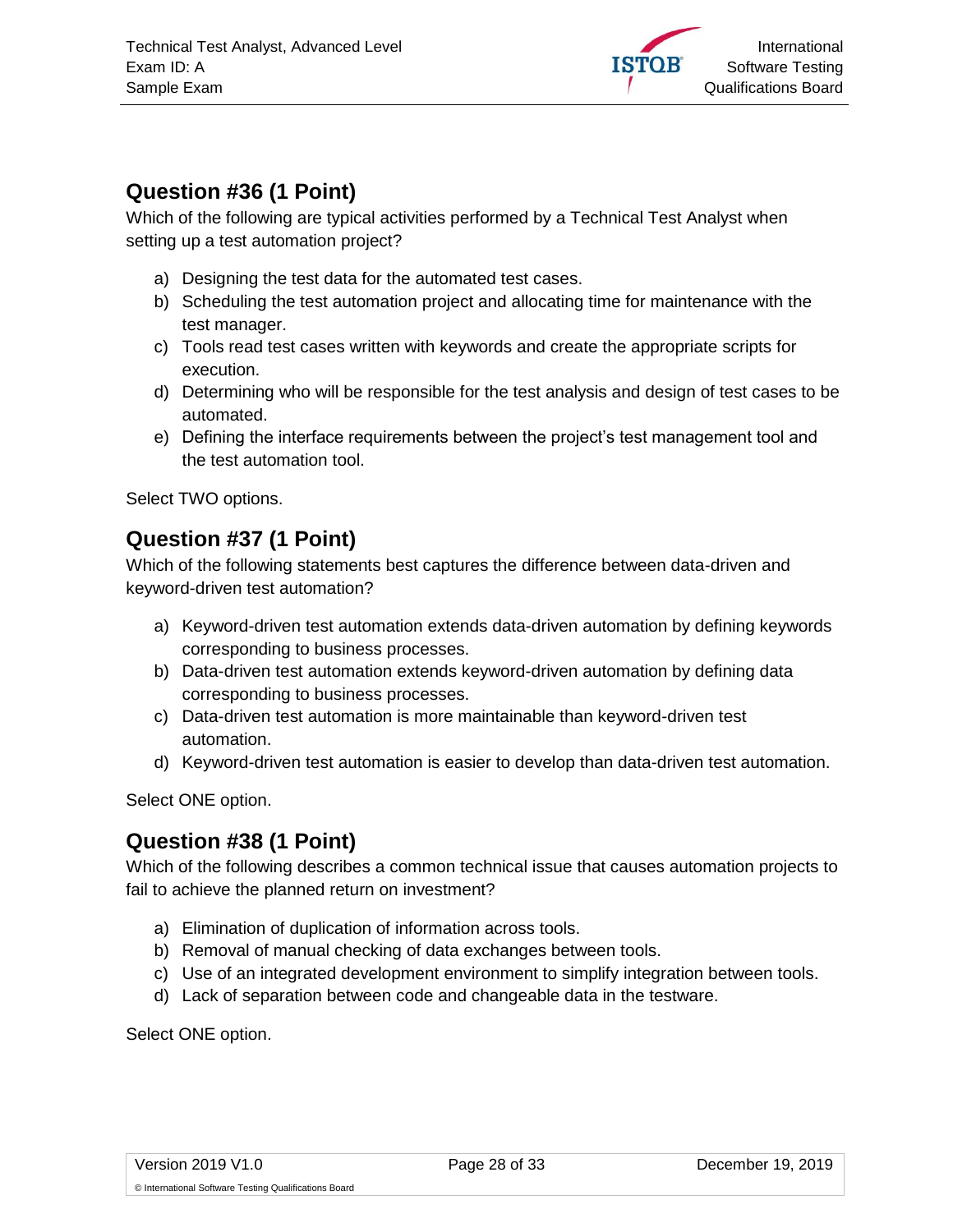

## <span id="page-28-0"></span>**Question #39 (1 Point)**

Scenario 3.

Assume that you are involved in testing a mature application. This application is an online dating service that allows users: to enter a profile of themselves; to meet orientationappropriate people who would be a good match for them; to arrange social events with those people; and, to block people they don't want to contact them.

Defects and test cases are managed in an existing commercial test management tool, which is working well. Source code and other project work products are stored in an open source configuration management system.

Your manager directs you to help her select a test execution automation tool to automate most of the regression testing.

Consider scenario 3. Assume you are using a keyword-driven automation approach. Which of the options would be the MOST LIKELY keywords for this application?

- a) Enter Test Data
- b) Remove\_Test\_Data
- c) Enter\_profile
- d) Find\_Match
- e) Pay\_Bill

Select TWO options.

#### <span id="page-28-1"></span>**Question #40 (1 Point)**

Which of the following statements about fault seeding tools is correct?

- a) These tools insert defects into the source code to test the input checking capabilities of the software.
- b) These tools insert defects into the source code to check the level of fault tolerance of the software.
- c) These tools insert defects into the source code to test the effectiveness of the test suite.
- d) These tools are generally used by the developer.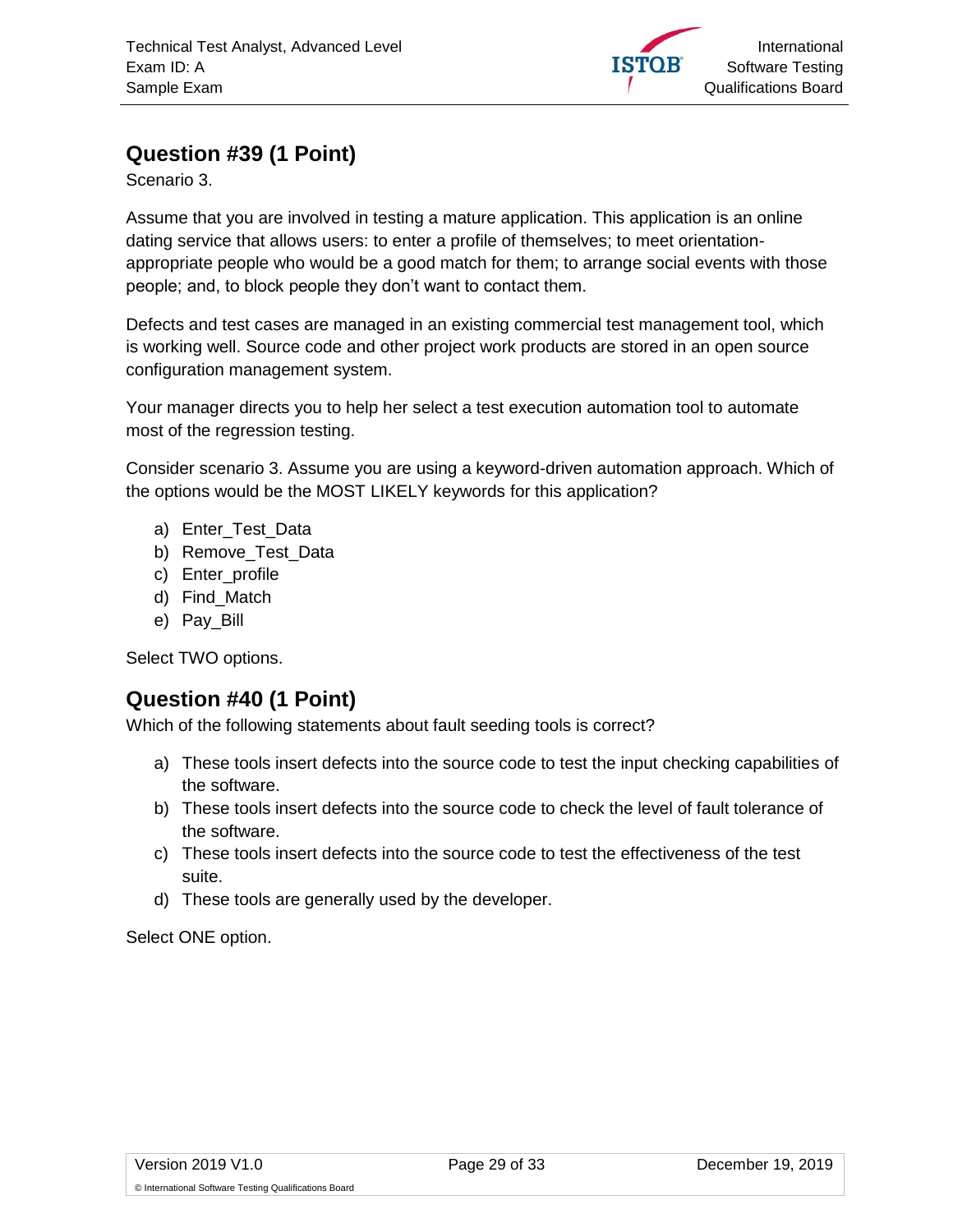

## <span id="page-29-0"></span>**Question #41 (1 Point)**

Which of the following statements about performance testing and monitoring tools is correct?

- a) These tools drive the application at the communications protocol level rather than through its user interface to more accurately measure response times.
- b) These tools generate a load by simulating a large number of virtual users following their designated operational profiles to generate specific volumes of input data.
- c) These tools capture a script from an individual user interaction and multiple identical copies of the script are then replayed in parallel to represent the full range of possible users.
- d) These tools take a wide range of measurements after test execution to enable the analysis of the most significant performance characteristics of the test object.

Select ONE option.

#### <span id="page-29-1"></span>**Question #42 (1 Point)**

Which of the following BEST describe the objective of tools supporting web-based testing?

- a) To generate test cases by executing a model of the run-time behavior.
- b) To isolate faults in the user interface by changing variable values during line by line code execution.
- c) To measure the quality of a test suite by injecting defects into the test object.
- d) To check for accessibility standards violations.
- e) To check for orphaned files by scanning through the server.

Select TWO options.

#### <span id="page-29-2"></span>**Question #43 (1 Point)**

Which of the following BEST describes how tools can support the practice of model-based testing (MBT)?

- a) MBT tools can be used to generate test cases by saving interesting execution threads.
- b) MBT tools significantly increase the number of paths that can be generated in a model.
- c) MBT tools provide an alternative view of the internal structure of the software under test.
- d) MBT tools often provide an engine that enables 'execution' of models but execution threads cannot be saved.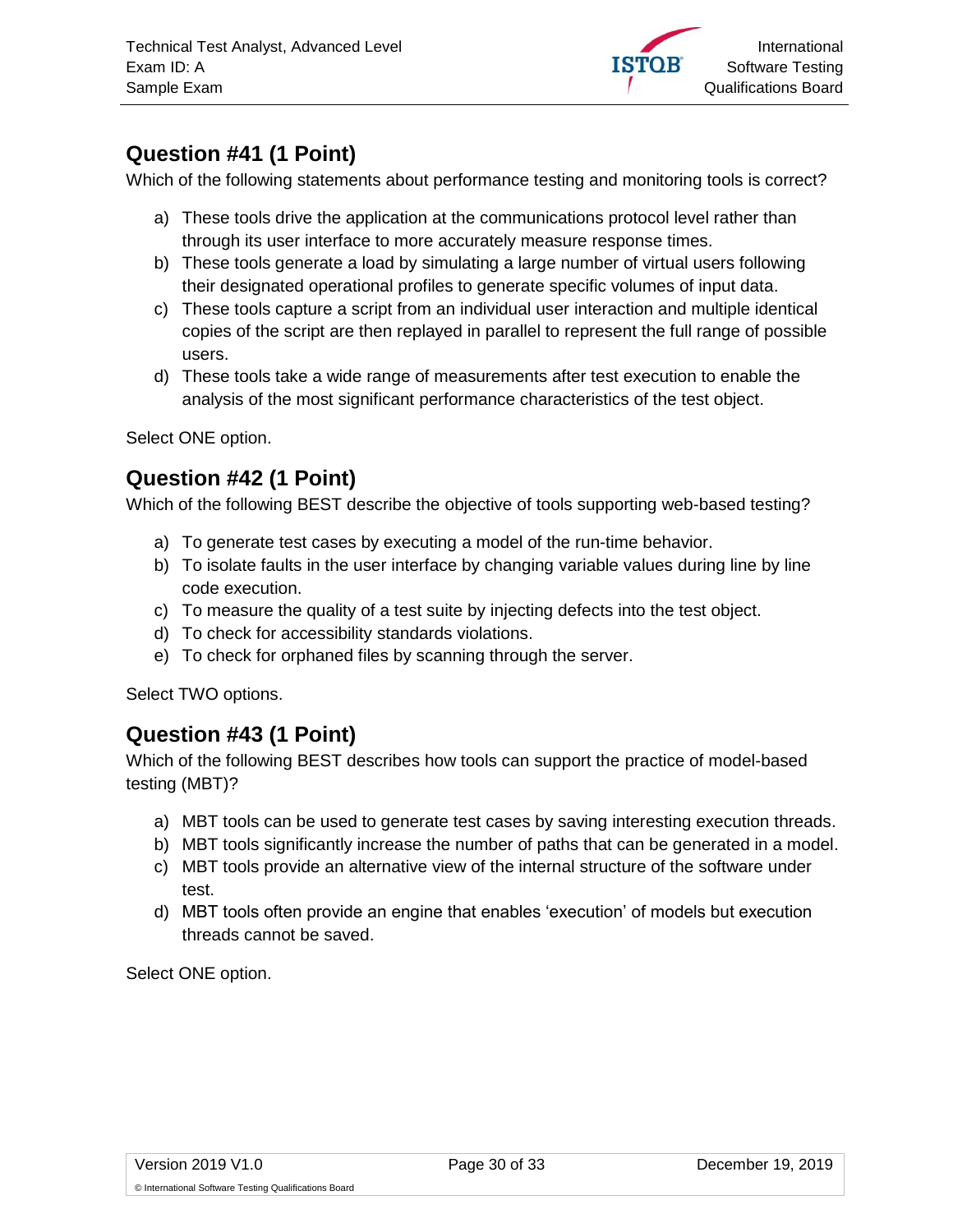

#### <span id="page-30-0"></span>**Question #44 (1 Point)**

Which of the following statements about component testing tools and build automation tools is FALSE?

- a) An xUnit framework can be used to automate component testing; build automation tools execute automated component tests.
- b) A JUnit framework can simplify automation of component testing in a Java environment; build automation tools automatically trigger the component tests whenever a component changes in a build.
- c) Component testing frameworks can simplify automation of component testing; build automation tools allow a new build to be triggered when a component is changed.
- d) Component testing tools can be used against multiple programming languages; build automation tools allow a new build to be triggered when a component changes.

Select ONE option.

#### <span id="page-30-1"></span>**Question #45 (1 Point)**

Which of the following statements best captures the difference between emulators and simulators when used in a mobile application testing context?

- a) A mobile emulator models the mobile platform's runtime environment and a simulator utilizes the same runtime environment as the physical hardware.
- b) Applications compiled to be deployed and tested on a simulator could be also used by the real device. This is not the case for emulators.
- c) Simulators are useful in the early stage of development and emulators are useful in the later stages.
- d) Emulators and simulators allow the setting of various usage parameters.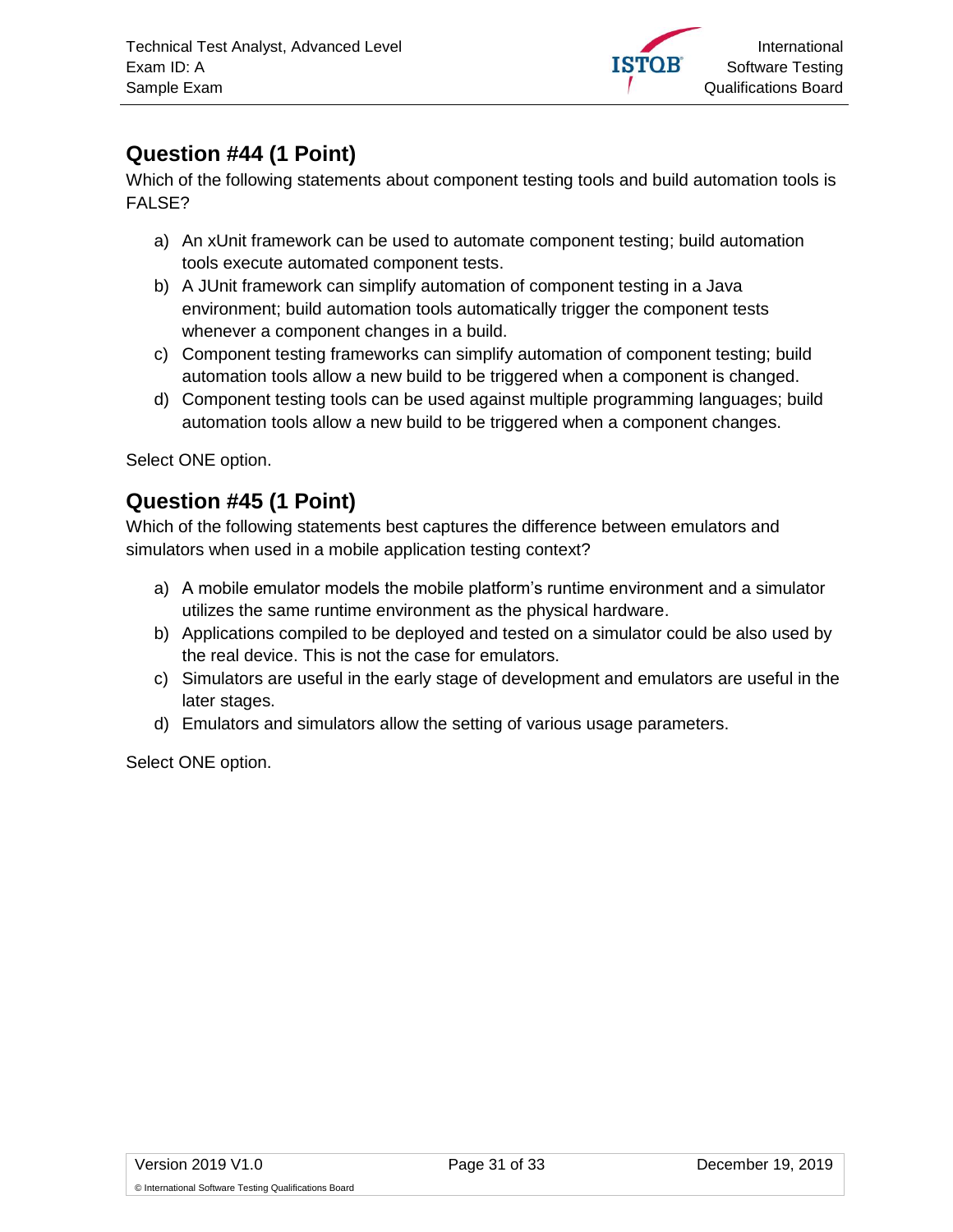

# <span id="page-31-0"></span>**Additional Questions**

When constructing the exam, certain learning objectives may be examined optionally. In order to give full coverage of learning objectives, the following alternative questions are provided in this chapter.

| Question                   | <b>Learning objective</b><br>covered in sample exam | <b>Alternative</b><br>question  | Learning objective covered in<br>alternative question (see below) |
|----------------------------|-----------------------------------------------------|---------------------------------|-------------------------------------------------------------------|
| Question 26                | <b>TTA-4.3.1</b>                                    | Question 26<br>alternative 2    | <b>TTA-4.3.2</b>                                                  |
| Question 27                | <b>TTA-4.4.1</b>                                    | Question 27<br>alternative 2    | <b>TTA-4.4.2</b>                                                  |
| Question 28                | <b>TTA-4.5.1</b>                                    | Question 28<br>alternative 2    | <b>TTA-4.5.2</b>                                                  |
| Question 29<br>Question 30 | <b>TTA-4.6.1</b><br><b>TTA-4.7.1</b>                | Question 29/30<br>alternative 2 | TTA-4.8.1                                                         |

#### <span id="page-31-1"></span>**Question 26 Alternative 2 (1 Point)**

The planning and specification of security tests for a new web-based hotel reservation system is to be carried out at your next sprint planning meeting. Which of the following activities should NOT be considered at the meeting?

- a) Deciding on the code modules for static analysis
- b) Agreeing with developers on their participation
- c) Deciding on the operational profiles to use
- d) Checking on approvals for performing the tests

Select ONE option.

#### <span id="page-31-2"></span>**Question 27 Alternative 2 (1 Point)**

An emergency call system for the police is required to stay on-line at all times, even in the event of software or hardware failures. The system relies on inputs from other systems and includes appropriate architectural elements to ensure that the requirement for permanent operability can be achieved.

Which of the following quality characteristics would you highlight in your planning as being the most important to test?

- a) Maturity
- b) Fault tolerance